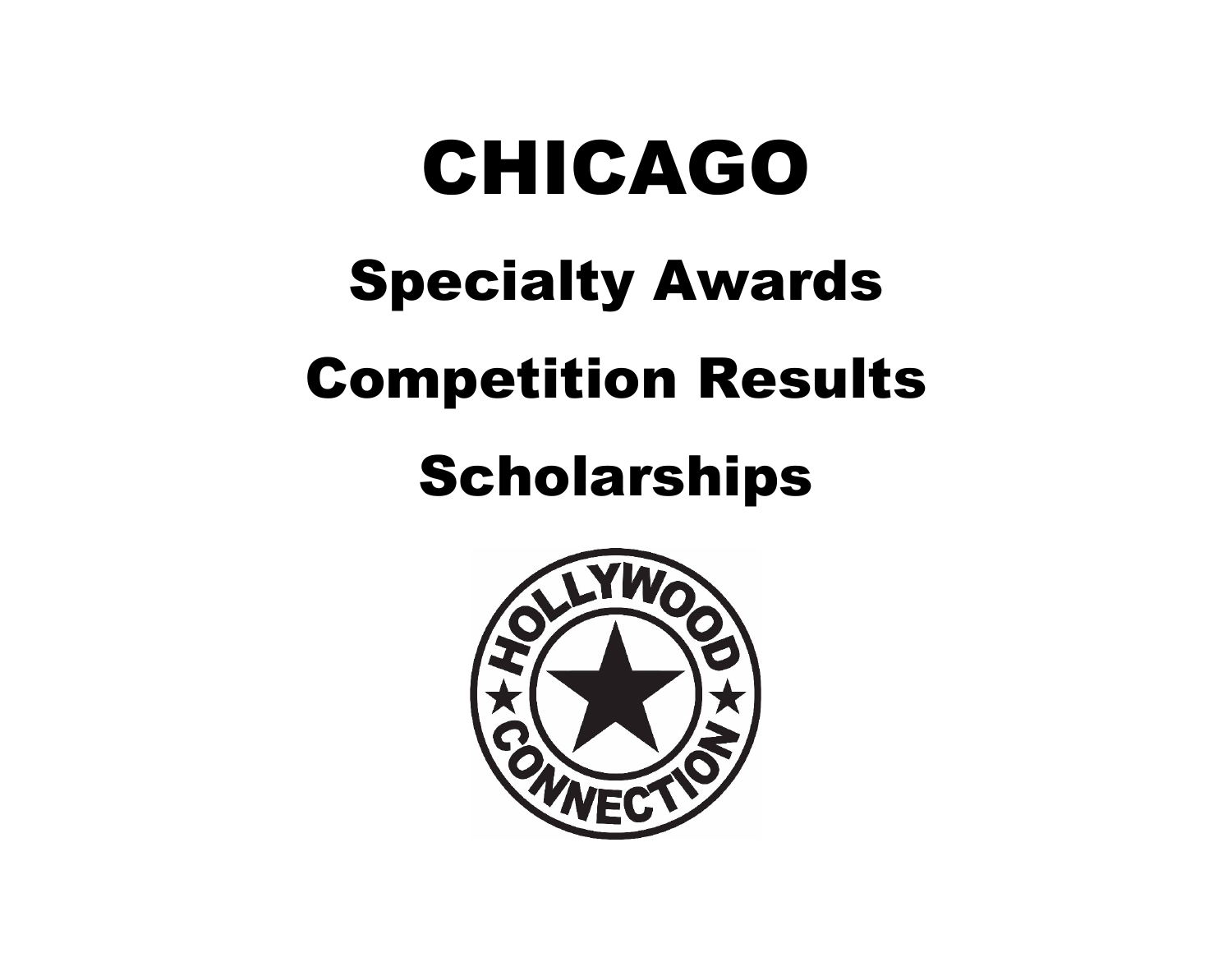| <b>CHICAGO</b>                     |                                             |                                |  |  |  |  |  |  |  |
|------------------------------------|---------------------------------------------|--------------------------------|--|--|--|--|--|--|--|
| SUPERSTAR/CO-STAR SPECIALTY AWARDS |                                             |                                |  |  |  |  |  |  |  |
| <b>AWARD</b>                       | <b>ROUTINE</b>                              | <b>STUDIO</b>                  |  |  |  |  |  |  |  |
| <b>Best Costume</b>                | A Lovely Night                              | <b>Accent on Dance Studios</b> |  |  |  |  |  |  |  |
| <b>Best Music</b>                  | Free Britney                                | <b>Street of Dreams</b>        |  |  |  |  |  |  |  |
| <b>Studio Choreography Award</b>   | Fast                                        | <b>Street of Dreams</b>        |  |  |  |  |  |  |  |
|                                    | <b>GUEST STAR/PRODUCER SPECIALTY AWARDS</b> |                                |  |  |  |  |  |  |  |
| <b>Best Costume</b>                | All I Know                                  | <b>Street of Dreams</b>        |  |  |  |  |  |  |  |
| <b>Best Music</b>                  | We Came to Party                            | <b>Studio M Dance Academy</b>  |  |  |  |  |  |  |  |
| Studio Choreography Award          | <b>Group Counseling</b>                     | Studio Via School of Dance     |  |  |  |  |  |  |  |
|                                    | <b>SOLO HIGH SCORES</b>                     |                                |  |  |  |  |  |  |  |
| Superstar Star High Score          | Jazzercise                                  | Natomas Dance Method           |  |  |  |  |  |  |  |
| Co Star High Score                 | <b>Back in Black</b>                        | Natomas Dance Method           |  |  |  |  |  |  |  |
| <b>Guest Star High Score</b>       | I AM                                        | <b>Street of Dreams</b>        |  |  |  |  |  |  |  |
| Producer High Score                | Learning the Blues                          | <b>Street of Dreams</b>        |  |  |  |  |  |  |  |
| Overall High Score                 | The World We Know                           | <b>Street of Dreams</b>        |  |  |  |  |  |  |  |
|                                    | <b>GROUP HIGH SCORES</b>                    |                                |  |  |  |  |  |  |  |
| Superstar High Score               | Let's Bounce                                | <b>Accent on Dance Studios</b> |  |  |  |  |  |  |  |
| Co Star High Score                 | Make'em Laugh                               | Natomas Dance Method           |  |  |  |  |  |  |  |
| Guest Star High Score              | Trendsetters                                | <b>Street of Dreams</b>        |  |  |  |  |  |  |  |
| Producer High Score                | Just Fine                                   | <b>Street of Dreams</b>        |  |  |  |  |  |  |  |
| Overall High Score                 | Money                                       | <b>Street of Dreams</b>        |  |  |  |  |  |  |  |
|                                    | <b>SPOTLIGHT AWARDS</b>                     |                                |  |  |  |  |  |  |  |
| Spotlight Award                    | Fun                                         | <b>Studio M Dance Academy</b>  |  |  |  |  |  |  |  |
| Spotlight Award                    | JT                                          | <b>Street of Dreams</b>        |  |  |  |  |  |  |  |
| Spotlight Award                    | Mein Herr                                   | Studio Via School of Dance     |  |  |  |  |  |  |  |
| Spotlight Award                    | Little Shop of Horrors                      | <b>Elevation Dance Company</b> |  |  |  |  |  |  |  |
| Spotlight Award                    | Walking on Sunshine                         | <b>Accent on Dance Studios</b> |  |  |  |  |  |  |  |
| Spotlight Award                    | The Other Side                              | <b>Street of Dreams</b>        |  |  |  |  |  |  |  |
| Spotlight Award                    | Say So                                      | <b>Accent on Dance Studios</b> |  |  |  |  |  |  |  |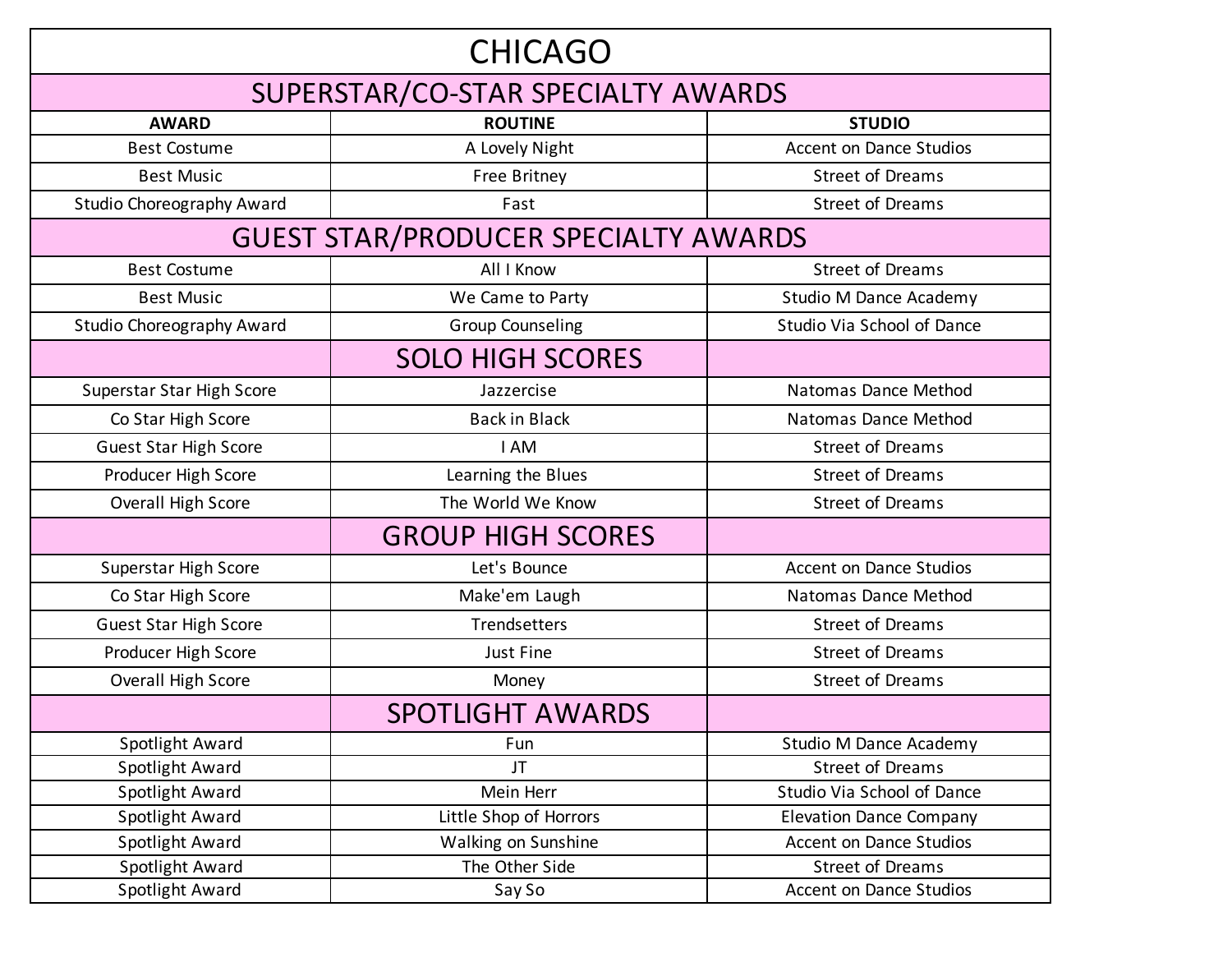| Num. | Category                                       | <b>Routine Name</b>            | <b>Studio</b>                            | <b>Medal</b>    | Rank |
|------|------------------------------------------------|--------------------------------|------------------------------------------|-----------------|------|
| 28   | <b>Superstars Solo Ballet</b>                  | TBD - DROPPED                  | Independent - AMIT<br><b>AVIVI</b>       |                 |      |
| 107  | <b>Superstars Solo Open</b>                    | Jazzercise                     | <b>Natomas Dance</b><br>Method           | <b>Platinum</b> | 1st  |
| 112  | Superstars Solo Open                           | <b>Material Girl</b>           | <b>Elevation Dance</b><br>Company        | <b>Platinum</b> | 2nd  |
| 1    | <b>Superstars Large Group</b><br><b>Ballet</b> | A Whole New World              | <b>Accent On Dance</b><br><b>Studios</b> | Gold            | 1st  |
| 24   | <b>Superstars Large Group</b><br>Tap           | Mr Sandman                     | <b>Accent On Dance</b><br><b>Studios</b> | Gold            | 1st  |
| 10   | <b>Superstars Large Group</b><br>Jazz          | Lets Bounce                    | <b>Accent On Dance</b><br><b>Studios</b> | Gold            | 1st  |
| 104  | <b>Co-Stars Solo Lyrical</b>                   | Beauty and the<br><b>Beast</b> | <b>Elevation Dance</b><br>Company        | <b>Platinum</b> | 1st  |
| 96   | <b>Co-Stars Solo Jazz</b>                      | Warrior                        | <b>Elevation Dance</b><br>Company        | <b>Platinum</b> | 1st  |
| 116  | Co-Stars Solo Open                             | I'm a Lady                     | <b>Elevation Dance</b><br>Company        | Gold            | 2nd  |
| 125  | Co-Stars Solo Open                             | <b>Back In Black</b>           | <b>Natomas Dance</b><br>Method           | <b>Titanium</b> | 1st  |
| 90   | Co-Stars Solo Hip-Hop                          | I Won't Stop                   | <b>Street of Dreams</b>                  | <b>Platinum</b> | 1st  |
| 108  | Co-Stars Duo/Trio Tap                          | Classic                        | <b>Elevation Dance</b><br>Company        | Gold            | 1st  |
| 128  | Co-Stars Duo/Trio Jazz                         | Time for Tea                   | <b>Studio M Dance</b><br>Academy         | Gold            | 1st  |
| 59   | Co-Stars Duo/Trio Open                         | Happy                          | <b>Street of Dreams</b>                  | <b>Platinum</b> | 1st  |
| 123  | Co-Stars Duo/Trio Open Old Friends             |                                | <b>Elevation Dance</b><br>Company        | Gold            | 2nd  |
| 114  | Co-Stars Duo/Trio<br><b>Musical Theater</b>    | Make 'em Laugh                 | <b>Natomas Dance</b><br>Method           | <b>Titanium</b> | 1st  |
| 120  | Co-Stars Duo/Trio<br><b>Musical Theater</b>    | <b>Stepsister's Lament</b>     | <b>Elevation Dance</b><br>Company        | Gold            | 2nd  |
| 64   | <b>Co-Stars Small Group</b><br>Hip-Hop         | Fast                           | <b>Street of Dreams</b>                  | <b>Titanium</b> | 1st  |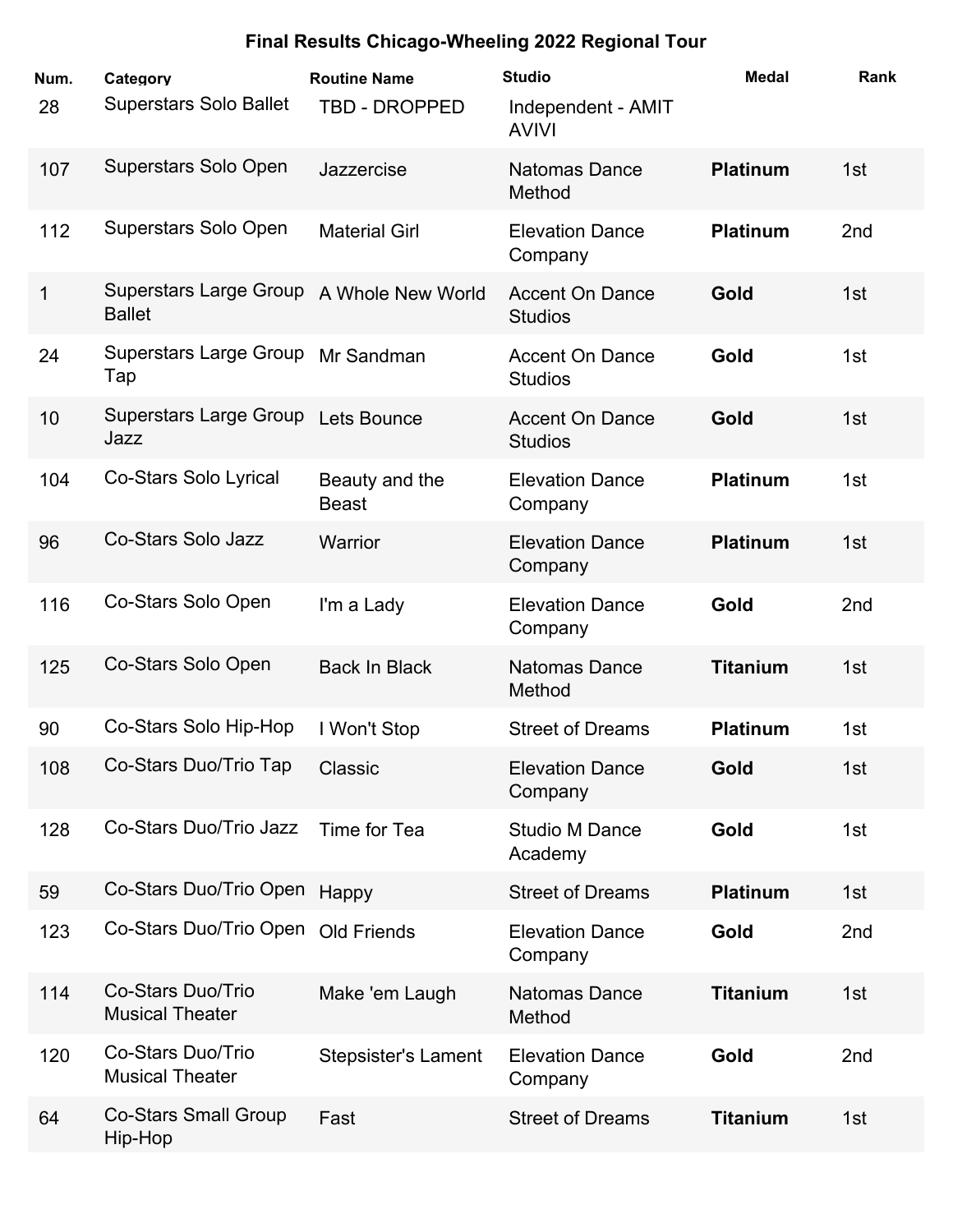| Num.           | Category                                              | <b>Routine Name</b>           | <b>Studio</b>                            | <b>Medal</b>    | Rank            |
|----------------|-------------------------------------------------------|-------------------------------|------------------------------------------|-----------------|-----------------|
| 16             | <b>Co-Stars Large Group</b><br><b>Ballet</b>          | <b>Sleeping Beauty</b>        | <b>Accent On Dance</b><br><b>Studios</b> | Gold            | 1st             |
| 5              | <b>Co-Stars Large Group</b><br>Tap                    | 5678                          | <b>Accent On Dance</b><br><b>Studios</b> | Gold            | 1st             |
| 11             | Co-Stars Large Group<br>Tap                           | <b>Walking On</b><br>Sunshine | <b>Accent On Dance</b><br><b>Studios</b> | Gold            | 2nd             |
| 25             | <b>Co-Stars Large Group</b><br>Lyrical                | Keep Breathing                | <b>Accent On Dance</b><br><b>Studios</b> | Gold            | 1st             |
| $\overline{2}$ | <b>Co-Stars Large Group</b><br>Jazz                   | Out Of My Way                 | <b>Accent On Dance</b><br><b>Studios</b> | Gold            | 2 <sub>nd</sub> |
| 31             | <b>Co-Stars Large Group</b><br>Jazz                   | Oye                           | <b>Accent On Dance</b><br><b>Studios</b> | Gold            | 1st             |
| 69             | <b>Co-Stars Large Group</b><br><b>Musical Theater</b> | You're The One<br>That I Want | <b>Street of Dreams</b>                  | <b>Platinum</b> | 1st             |
| 97             | <b>Co-Stars Small</b><br><b>Production Hip-Hop</b>    | Pump IT                       | <b>Street of Dreams</b>                  | <b>Platinum</b> | 1st             |
| 47             | <b>Guest Stars Solo Tap</b>                           | Beggin'                       | <b>Street of Dreams</b>                  | Gold            | 1st             |
| 119            | <b>Guest Stars Solo Tap</b>                           | One More Time                 | <b>Elevation Dance</b><br>Company        | Gold            | 2 <sub>nd</sub> |
| 21             | <b>Guest Stars Solo Lyrical</b>                       | Home                          | <b>Dance Connection</b>                  | Gold            | 1st             |
| 19             | <b>Guest Stars Solo Jazz</b>                          | Jump                          | <b>Dance Connection</b>                  | Gold            | 1st             |
| 80             | <b>Guest Stars Solo Open</b>                          | I AM                          | <b>Street of Dreams</b>                  | <b>Titanium</b> | 1st             |
| 109            | <b>Guest Stars Solo</b><br><b>Musical Theater</b>     | Raise the Roof                | <b>Elevation Dance</b><br>Company        | <b>Platinum</b> | 1st             |
| 124            | <b>Guest Stars Solo</b><br>Contemporary               | <b>Waves of Gray</b>          | <b>Elevation Dance</b><br>Company        | Gold            | 2nd             |
| 129            | <b>Guest Stars Solo</b><br>Contemporary               | The World We<br>Knew          | <b>Natomas Dance</b><br>Method           | <b>Titanium</b> | 1st             |
| 67             | <b>Guest Stars Solo Hip-</b><br>Hop                   | Do It                         | <b>Street of Dreams</b>                  | <b>Platinum</b> | 3rd             |
| 76             | <b>Guest Stars Solo Hip-</b><br>Hop                   | Can You Handle<br><b>This</b> | <b>Street of Dreams</b>                  | <b>Titanium</b> | 1st             |
| 111            | <b>Guest Stars Solo Hip-</b><br>Hop                   | In My Bag                     | Studio VIA School Of<br>Danc             | <b>Platinum</b> | 2nd             |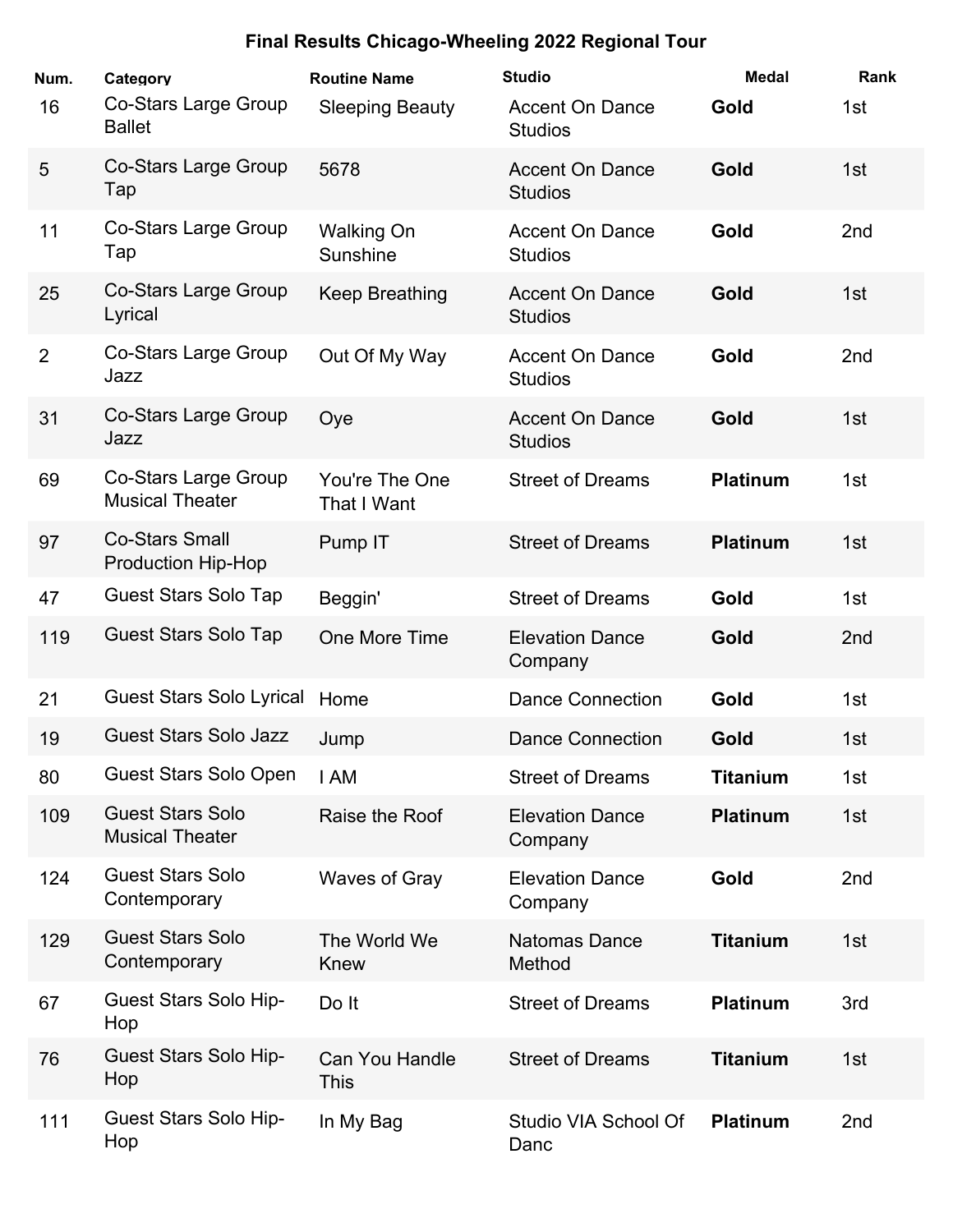| Num. | Category                                              | <b>Routine Name</b>              | <b>Studio</b>                            | <b>Medal</b>    | Rank            |
|------|-------------------------------------------------------|----------------------------------|------------------------------------------|-----------------|-----------------|
| 98   | <b>Guest Stars Duo/Trio</b><br>Lyrical                | I Will Return                    | <b>Elevation Dance</b><br>Company        | <b>Platinum</b> | 1st             |
| 100  | <b>Guest Stars Duo/Trio</b><br>Jazz                   | Word Up                          | <b>Studio M Dance</b><br>Academy         | Gold            | 2 <sub>nd</sub> |
| 105  | <b>Guest Stars Duo/Trio</b><br>Jazz                   | <b>Bam Bam</b>                   | <b>Studio M Dance</b><br>Academy         | Gold            | 3rd             |
| 106  | <b>Guest Stars Duo/Trio</b><br>Jazz                   | Out Out                          | <b>Studio M Dance</b><br>Academy         | Gold            |                 |
| 115  | <b>Guest Stars Duo/Trio</b><br>Jazz                   | Stand by You                     | <b>Elevation Dance</b><br>Company        | Gold            | 1st             |
| 122  | <b>Guest Stars Duo/Trio</b><br><b>Musical Theater</b> | Little Shop of<br><b>Horrors</b> | <b>Elevation Dance</b><br>Company        | <b>Platinum</b> | 1st             |
| 121  | <b>Guest Stars Duo/Trio</b><br>Contemporary           | This Must Be The<br>Place        | <b>Natomas Dance</b><br>Method           | <b>Platinum</b> | 1st             |
| 127  | <b>Guest Stars Duo/Trio</b><br>Contemporary           | Dark Paradise                    | <b>Elevation Dance</b><br>Company        | <b>Platinum</b> | 2 <sub>nd</sub> |
| 43   | <b>Guest Stars Small</b><br>Group Tap                 | Trashin' The Camp                | Studio VIA School Of<br>Danc             | <b>Platinum</b> | 1st             |
| 85   | <b>Guest Stars Small</b><br>Group Tap                 | Greenlight                       | <b>Street of Dreams</b>                  | <b>Platinum</b> | 2nd             |
| 49   | <b>Guest Stars Small</b><br>Group Jazz                | <b>Mein Herr</b>                 | Studio VIA School Of<br>Danc             | <b>Platinum</b> | 1st             |
| 88   | <b>Guest Stars Small</b><br>Group Jazz                | Vyzee                            | <b>Studio M Dance</b><br>Academy         | <b>Platinum</b> | 2 <sub>nd</sub> |
| 48   | <b>Guest Stars Small</b><br><b>Group Contemporary</b> | <b>Rule The World</b>            | <b>Studio M Dance</b><br>Academy         | Gold            | 2nd             |
| 99   | <b>Guest Stars Small</b><br><b>Group Contemporary</b> | <b>Group Counseling</b>          | Studio VIA School Of<br>Danc             | <b>Platinum</b> | 1st             |
| 92   | <b>Guest Stars Small</b><br>Group Hip-Hop             | My 2 Cents                       | Studio VIA School Of<br>Danc             | <b>Platinum</b> | 1st             |
| 93   | <b>Guest Stars Small</b><br>Group Hip-Hop             | <b>Friends Restocked</b>         | <b>Studio M Dance</b><br>Academy         | Gold            | 2nd             |
| 3    | <b>Guest Stars Large</b><br>Group Tap                 | <b>Dreams Come True</b>          | <b>Accent On Dance</b><br><b>Studios</b> | Gold            | 2 <sub>nd</sub> |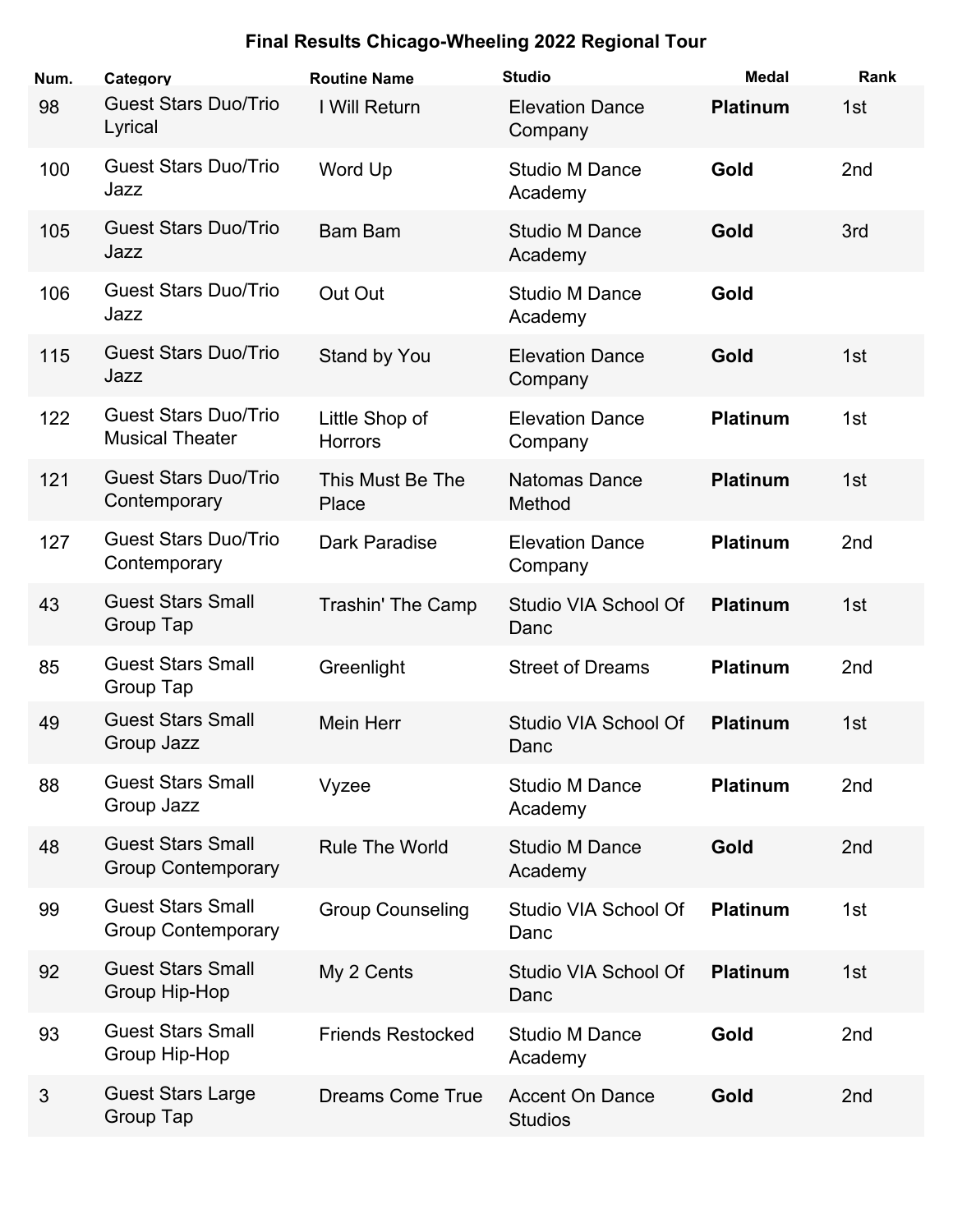| Num.           | Category                                                                | <b>Routine Name</b>       | <b>Studio</b>                            | <b>Medal</b>    | Rank            |
|----------------|-------------------------------------------------------------------------|---------------------------|------------------------------------------|-----------------|-----------------|
| 17             | <b>Guest Stars Large</b><br>Group Tap                                   | <b>Puttin On The Ritz</b> | <b>Accent On Dance</b><br><b>Studios</b> | <b>Platinum</b> | 1st             |
| 14             | <b>Guest Stars Large</b><br><b>Group Lyrical</b>                        | <b>To Little Love</b>     | <b>Accent On Dance</b><br><b>Studios</b> | Gold            | 1st             |
| 32             | <b>Guest Stars Large</b><br><b>Group Lyrical</b>                        | Once Upon A<br>Dream      | <b>Accent On Dance</b><br><b>Studios</b> | Gold            | 2nd             |
| $6\phantom{1}$ | <b>Guest Stars Large</b><br>Group Jazz                                  | <b>Cover Girl</b>         | <b>Accent On Dance</b><br><b>Studios</b> | Gold            | 2nd             |
| 29             | <b>Guest Stars Large</b><br>Group Jazz                                  | Attention                 | <b>Accent On Dance</b><br><b>Studios</b> | Gold            | 1st             |
| 22             | <b>Guest Stars Large</b><br><b>Group Musical Theater</b>                | A Lovely Night            | <b>Accent On Dance</b><br><b>Studios</b> | Gold            | 1st             |
| 8              | <b>Guest Stars Large</b><br><b>Group Contemporary</b>                   | Dream                     | <b>Accent On Dance</b><br><b>Studios</b> | Gold            | 2nd             |
| 126            | <b>Guest Stars Large</b><br><b>Group Contemporary</b>                   | Like Us                   | <b>Street of Dreams</b>                  | <b>Platinum</b> | 1st             |
| 44             | <b>Guest Stars Small</b><br><b>Production Lyrical</b>                   | Hold On To Me             | <b>Street of Dreams</b>                  | Gold            | 1st             |
| 74             | <b>Guest Stars Small</b><br><b>Production Jazz</b>                      | <b>Fabulous</b>           | <b>Street of Dreams</b>                  | <b>Platinum</b> | 1st             |
| 113            | <b>Guest Stars Small</b><br><b>Production Jazz</b>                      | Here I Come               | <b>Street of Dreams</b>                  | Gold            | 2 <sub>nd</sub> |
| 42             | <b>Guest Stars Small</b><br><b>Production Open</b>                      | Hoodie                    | <b>Studio M Dance</b><br>Academy         | Gold            | 2nd             |
| 65             | <b>Guest Stars Small</b><br><b>Production Open</b>                      | Love Man                  | <b>Street of Dreams</b>                  | <b>Platinum</b> | 1st             |
| 132            | <b>Guest Stars Small</b><br><b>Production Musical</b><br><b>Theater</b> | You Will Be Found         | <b>Street of Dreams</b>                  | <b>Titanium</b> | 1st             |
| 102            | <b>Guest Stars Small</b><br><b>Production Hip-Hop</b>                   | Dance With You            | <b>Street of Dreams</b>                  | <b>Platinum</b> | 1st             |
| 50             | <b>Guest Stars Large</b><br><b>Production Open</b>                      | <b>Trendsetters</b>       | <b>Street of Dreams</b>                  | <b>Titanium</b> | 1st             |
| 52             | <b>Guest Stars Large</b><br><b>Production Hip-Hop</b>                   | On The Floor              | <b>Street of Dreams</b>                  | <b>Platinum</b> | 1st             |
| 133            | <b>Guest Stars Large</b><br>Production Hip-Hop                          | It Takes Two              | <b>Street of Dreams</b>                  | <b>Platinum</b> | 2 <sub>nd</sub> |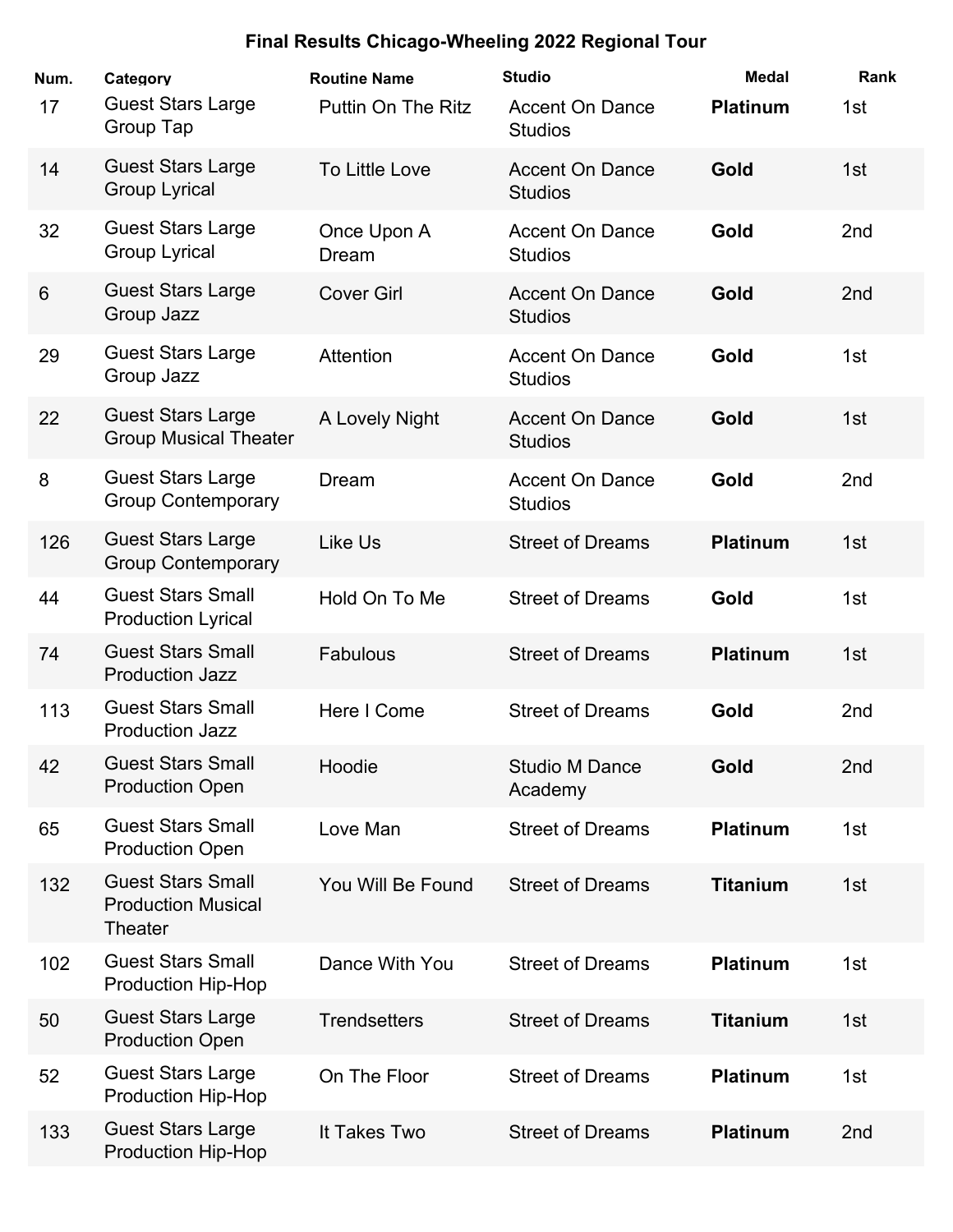| Num.<br>71     | Category<br><b>Producers Solo Tap</b> | <b>Routine Name</b><br>Stand By Me     | <b>Studio</b><br><b>Street of Dreams</b> | <b>Medal</b><br>Gold | Rank<br>1st     |
|----------------|---------------------------------------|----------------------------------------|------------------------------------------|----------------------|-----------------|
| $\overline{7}$ | <b>Producers Solo Lyrical</b>         | <b>Your Side</b>                       | <b>Dance Connection</b>                  | <b>Platinum</b>      |                 |
|                |                                       |                                        |                                          |                      |                 |
| 12             | <b>Producers Solo Lyrical</b>         | I'll Keep You Safe                     | <b>Dance Connection</b>                  | Gold                 |                 |
| 20             | Producers Solo Lyrical                | I Dont Wanna Be<br>You                 | Independent -<br>Joslynn Labak           | <b>Platinum</b>      | 1st             |
| 34             | <b>Producers Solo Lyrical</b>         | <b>Wild Horses</b>                     | <b>Dance Connection</b>                  | <b>Platinum</b>      |                 |
| 91             | <b>Producers Solo Lyrical</b>         | Till It Happens To<br>You              | <b>Studio M Dance</b><br>Academy         | <b>Platinum</b>      | 2 <sub>nd</sub> |
| 118            | <b>Producers Solo Lyrical</b>         | Hallelujah                             | Studio VIA School Of<br>Danc             | <b>Platinum</b>      | 3rd             |
| 13             | Producers Solo Jazz                   | Moondance                              | <b>Dance Connection</b>                  | Gold                 |                 |
| 26             | <b>Producers Solo Jazz</b>            | Bla Bla Bla Cha Cha<br>Cha             | <b>Dance Connection</b>                  | Gold                 | 3rd             |
| 27             | <b>Producers Solo Jazz</b>            | Love on the Brain                      | <b>Evolve Dance</b><br>Company           | <b>Platinum</b>      | 2 <sub>nd</sub> |
| 38             | <b>Producers Solo Jazz</b>            | Moderation                             | <b>Accent On Dance</b><br><b>Studios</b> | Gold                 |                 |
| 82             | <b>Producers Solo Jazz</b>            | One Way or Another                     | <b>Studio M Dance</b><br>Academy         | Gold                 |                 |
| 83             | <b>Producers Solo Jazz</b>            | <b>Expensive</b>                       | <b>Studio M Dance</b><br>Academy         | Gold                 |                 |
| 86             | <b>Producers Solo Jazz</b>            | Like A Girl                            | <b>Studio M Dance</b><br>Academy         | Gold                 |                 |
| 87             | Producers Solo Jazz                   | Google Me                              | <b>Studio M Dance</b><br>Academy         | Gold                 |                 |
| 130            | <b>Producers Solo Jazz</b>            | Maneater                               | <b>Elevated Dance</b><br>Project         | <b>Titanium</b>      | 1st             |
| 33             | Producers Solo Open                   | <b>Can't Get You Out</b><br>of My Head | Independent -<br>Joslynn Labak           | <b>Platinum</b>      | 3rd             |
| 58             | Producers Solo Open                   | Learning the Blues                     | <b>Street of Dreams</b>                  | <b>Titanium</b>      | 1st             |
| 62             | Producers Solo Open                   | Are You Even Real                      | <b>Street of Dreams</b>                  | <b>Platinum</b>      |                 |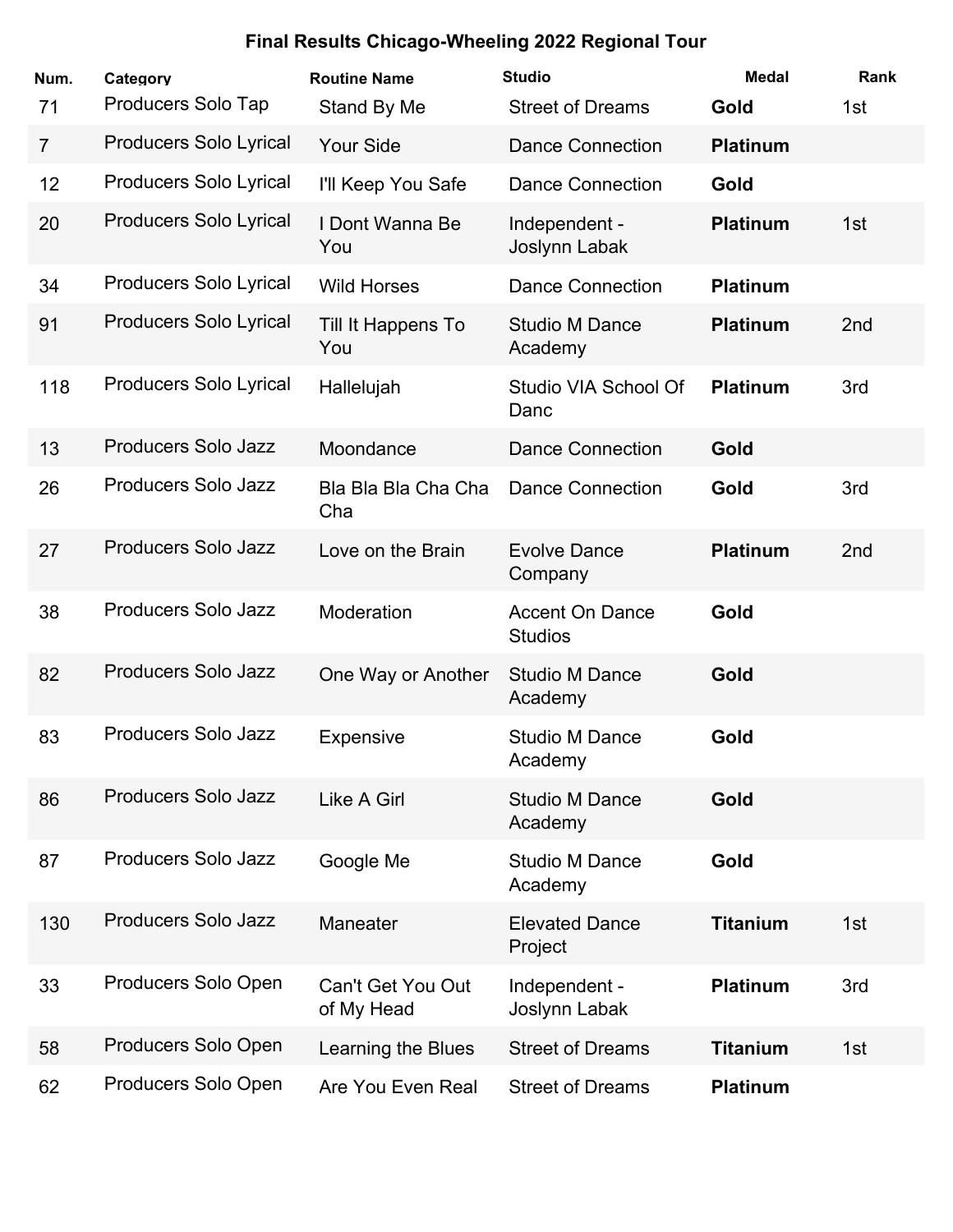| Num. | Category                                            | <b>Routine Name</b>              | <b>Studio</b>                                                  | <b>Medal</b>    | Rank            |
|------|-----------------------------------------------------|----------------------------------|----------------------------------------------------------------|-----------------|-----------------|
| 131  | Producers Solo Open                                 | <b>Thirst</b>                    | The Turning Pointe<br>School for the<br><b>Performing Arts</b> | <b>Platinum</b> | 2nd             |
| 66   | <b>Producers Solo Musical</b><br><b>Theater</b>     | <b>Spanish Rose</b>              | <b>Street of Dreams</b>                                        | <b>Platinum</b> | 1st             |
| 72   | <b>Producers Solo Musical</b><br><b>Theater</b>     | Moving Too Fast                  | <b>Street of Dreams</b>                                        | <b>Platinum</b> | 2nd             |
| 103  | <b>Producers Solo Musical</b><br><b>Theater</b>     | <b>Poor Unfortunate</b><br>Souls | <b>Elevation Dance</b><br>Company                              | <b>Platinum</b> | 3rd             |
| 18   | <b>Producers Solo</b><br>Contemporary               | <b>Simple Gifts</b>              | <b>Dance Connection</b>                                        | Gold            |                 |
| 35   | <b>Producers Solo</b><br>Contemporary               | As I Exit                        | <b>Accent On Dance</b><br><b>Studios</b>                       | <b>Platinum</b> |                 |
| 36   | <b>Producers Solo</b><br>Contemporary               | This Part Of Me                  | <b>Accent On Dance</b><br><b>Studios</b>                       | Gold            |                 |
| 37   | <b>Producers Solo</b><br>Contemporary               | Lose My Way                      | <b>Accent On Dance</b><br><b>Studios</b>                       | <b>Platinum</b> | 2nd             |
| 39   | <b>Producers Solo</b><br>Contemporary               | Moral of the Story               | <b>Evolve Dance</b><br>Company                                 | <b>Platinum</b> |                 |
| 40   | <b>Producers Solo</b><br>Contemporary               | An Evening I will<br>Not Forget  | Independent -<br>Joslynn Labak                                 | <b>Platinum</b> | 3rd             |
| 53   | <b>Producers Solo</b><br>Contemporary               | Try a Little<br>Tenderness       | <b>Street of Dreams</b>                                        | <b>Platinum</b> | 1st             |
| 95   | <b>Producers Solo</b><br>Contemporary               | Tar                              | <b>Studio M Dance</b><br>Academy                               | Gold            |                 |
| 117  | <b>Producers Solo</b><br>Contemporary               | Somebody You<br>Loved            | Studio VIA School Of<br>Danc                                   | Gold            |                 |
| 54   | Producers Solo Hip-Hop                              | Say My Name                      | <b>Street of Dreams</b>                                        | <b>Platinum</b> | 2 <sub>nd</sub> |
| 57   | Producers Solo Hip-Hop                              | Lil' Mama                        | <b>Street of Dreams</b>                                        | <b>Titanium</b> | 1st             |
| 81   | <b>Producers Duo/Trio</b><br>Jazz                   | My Prerogative                   | <b>Studio M Dance</b><br>Academy                               | Gold            | 1st             |
| 75   | <b>Producers Duo/Trio</b><br><b>Musical Theater</b> | Foot Loose                       | <b>Studio M Dance</b><br>Academy                               | Gold            | 1st             |
| 77   | <b>Producers Duo/Trio</b><br>Contemporary           | This Mountain                    | <b>Studio M Dance</b><br>Academy                               | <b>Platinum</b> | 1st             |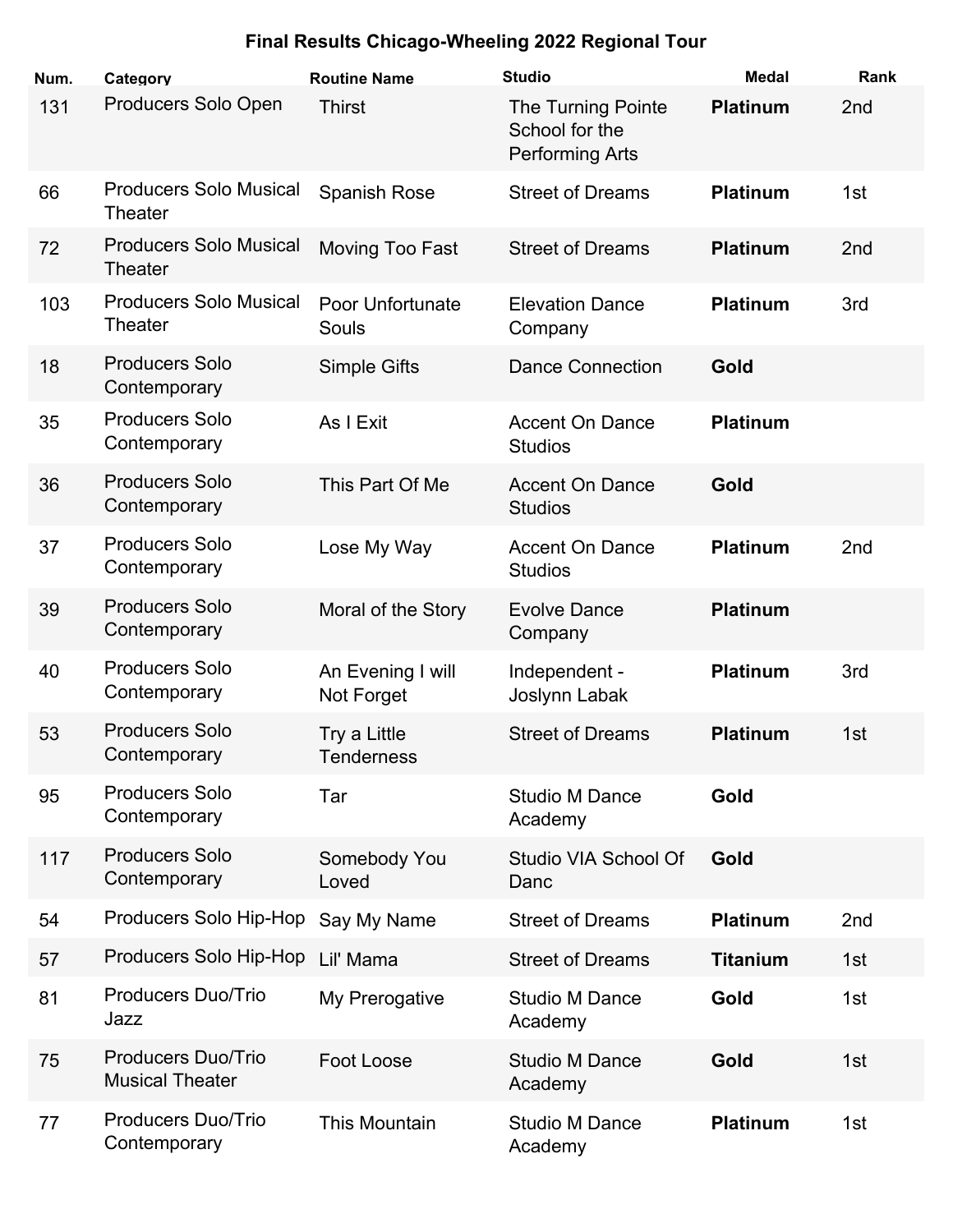| Num.           | Category                                               | <b>Routine Name</b>      | <b>Studio</b>                            | <b>Medal</b>    | Rank            |
|----------------|--------------------------------------------------------|--------------------------|------------------------------------------|-----------------|-----------------|
| 23             | <b>Producers Small Group</b><br>Tap                    | Moondance                | <b>Accent On Dance</b><br><b>Studios</b> | Gold            | 2nd             |
| 55             | <b>Producers Small Group</b><br>Tap                    | Enjoy The Journey        | <b>Street of Dreams</b>                  | Gold            | 1st             |
| 46             | <b>Producers Small Group</b><br>Lyrical                | <b>What That's Worth</b> | <b>Studio M Dance</b><br>Academy         | Gold            | 2nd             |
| 60             | <b>Producers Small Group</b><br>Lyrical                | <b>About You</b>         | <b>Street of Dreams</b>                  | <b>Platinum</b> | 1st             |
| 9              | <b>Producers Small Group</b><br>Jazz                   | Running On My<br>Mind    | <b>Accent On Dance</b><br><b>Studios</b> | Gold            | 2 <sub>nd</sub> |
| 61             | <b>Producers Small Group</b><br>Jazz                   | Fun                      | <b>Studio M Dance</b><br>Academy         | Gold            | 1st             |
| $\overline{4}$ | <b>Producers Small Group</b><br><b>Musical Theater</b> | Stand By Me              | <b>Accent On Dance</b><br><b>Studios</b> | Gold            | 1st             |
| 30             | <b>Producers Small Group</b><br>Contemporary           | <b>Running Up Hill</b>   | <b>Accent On Dance</b><br><b>Studios</b> | Gold            | 3rd             |
| 56             | <b>Producers Small Group</b><br>Contemporary           | Don't Let Me Go          | <b>Studio M Dance</b><br>Academy         | Gold            | 2nd             |
| 101            | <b>Producers Small Group</b><br>Contemporary           | Howling                  | <b>Street of Dreams</b>                  | <b>Platinum</b> | 1st             |
| 15             | <b>Producers Small Group</b><br>Hip-Hop                | Say So                   | <b>Accent On Dance</b><br><b>Studios</b> | Gold            | 3rd             |
| 51             | <b>Producers Small Group</b><br>Hip-Hop                | We Came To Party         | <b>Studio M Dance</b><br>Academy         | Gold            | 2nd             |
| 63             | <b>Producers Small Group</b><br>Hip-Hop                | <b>Just Fine</b>         | <b>Street of Dreams</b>                  | <b>Titanium</b> | 1st             |
| 68             | <b>Producers Large Group</b><br>Jazz                   | Dangerous                | <b>Street of Dreams</b>                  | <b>Platinum</b> | 1st             |
| 73             | <b>Producers Large Group</b><br><b>Musical Theater</b> | Money                    | <b>Street of Dreams</b>                  | <b>Titanium</b> | 1st             |
| 78             | <b>Producers Large Group</b><br>Contemporary           | Home                     | <b>Street of Dreams</b>                  | <b>Titanium</b> | 1st             |
| 70             | <b>Producers Large Group</b><br>Hip-Hop                | Low                      | <b>Street of Dreams</b>                  | <b>Platinum</b> | 2nd             |
| 110            | <b>Producers Large Group</b><br>Hip-Hop                | <b>Watch Out</b>         | <b>Street of Dreams</b>                  | <b>Titanium</b> | 1st             |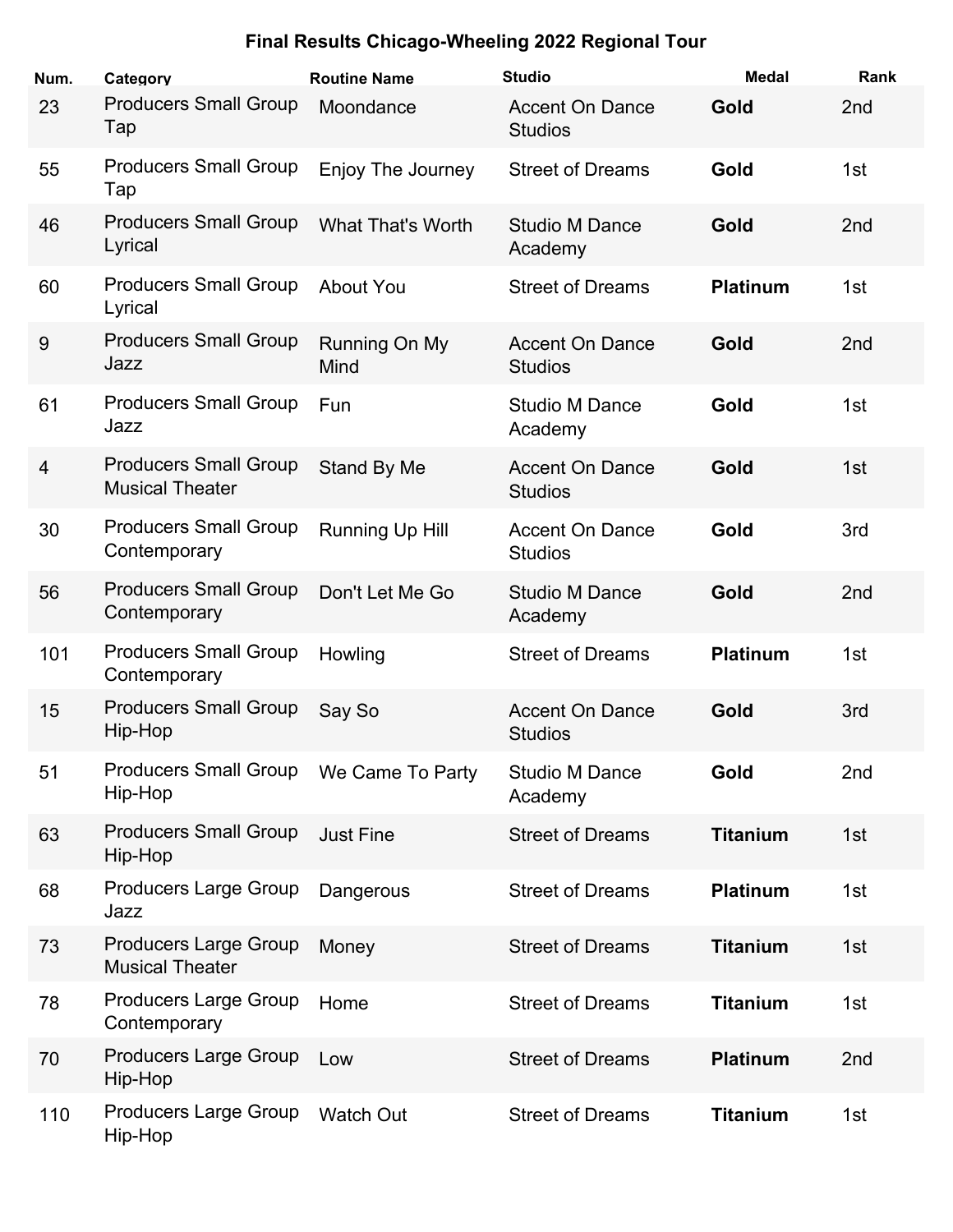| Num. | Category                                                       | <b>Routine Name</b>   | <b>Studio</b>           | Medal           | Rank |
|------|----------------------------------------------------------------|-----------------------|-------------------------|-----------------|------|
| 94   | <b>Producers Small</b><br><b>Production Musical</b><br>Theater | <b>The Other Side</b> | <b>Street of Dreams</b> | <b>Titanium</b> | 1st  |
| 84   | <b>Producers Small</b><br><b>Production Hip-Hop</b>            | <b>Free Britney</b>   | <b>Street of Dreams</b> | <b>Titanium</b> | 1st  |
| 45   | <b>Producers Large</b><br><b>Production Jazz</b>               | <b>Proud Mary</b>     | <b>Street of Dreams</b> | <b>Titanium</b> | 1st  |
| 89   | <b>Producers Large</b><br><b>Production Open</b>               | All I Know            | <b>Street of Dreams</b> | <b>Titanium</b> | 1st  |
| 41   | <b>Producers Large</b><br>Production Hip-Hop                   | <b>JT</b>             | <b>Street of Dreams</b> | <b>Titanium</b> | 1st  |
| 79   | <b>Producers Large</b><br><b>Production Hip-Hop</b>            | <b>Shake</b>          | <b>Street of Dreams</b> | <b>Titanium</b> | 2nd  |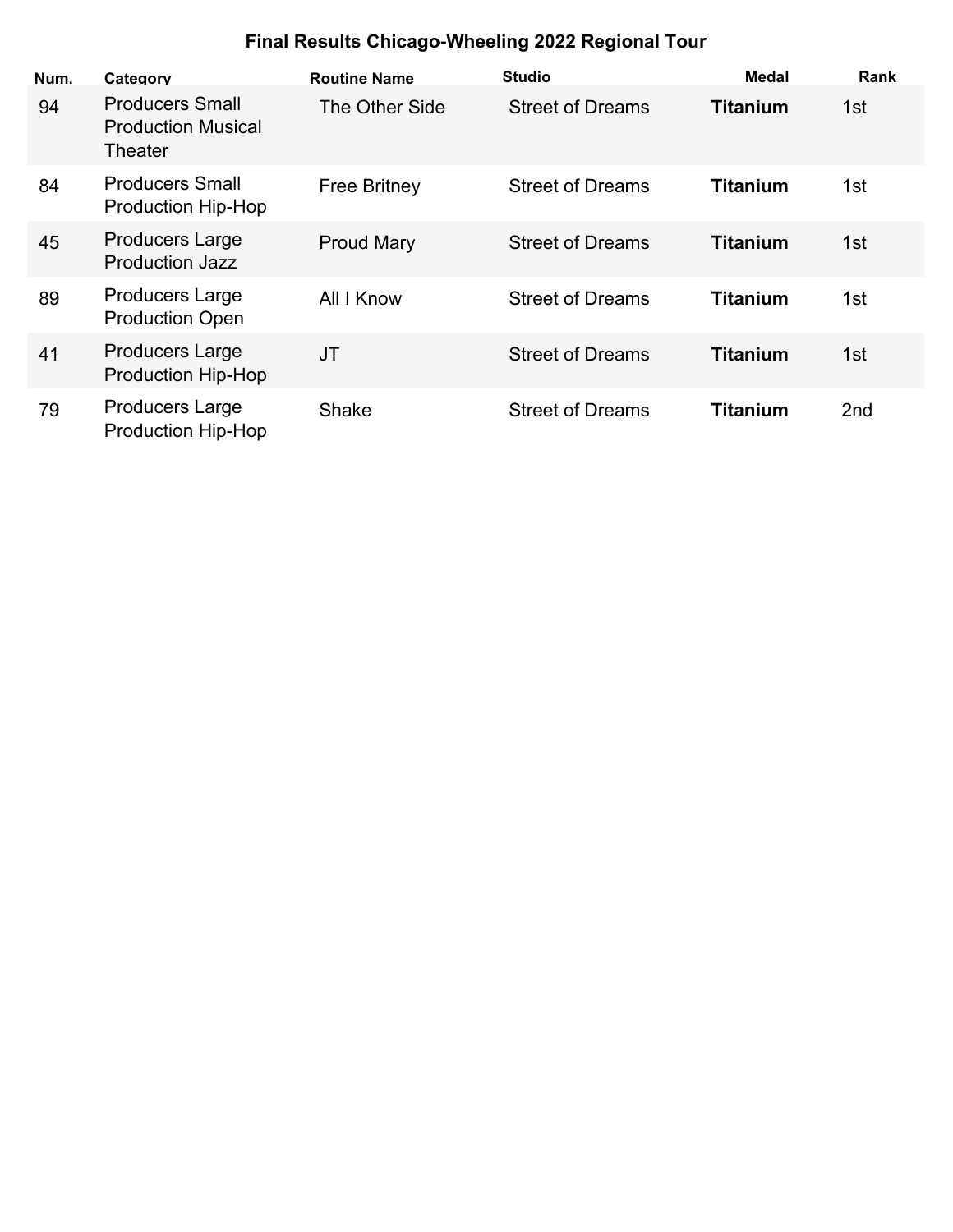| <b>CODE</b>  | <b>SCHOLARSHIP &amp; AWARDS</b>                                                                                                                                                                                                                                                                                              |
|--------------|------------------------------------------------------------------------------------------------------------------------------------------------------------------------------------------------------------------------------------------------------------------------------------------------------------------------------|
|              | THE VIP AWARD-HC CONVENTION SCHOLARSHIP                                                                                                                                                                                                                                                                                      |
| <b>VIP</b>   | Dancers receive a scholarship for a free two-day convention weekend good during the 2023 season. Tuition for regional convention is paid for.                                                                                                                                                                                |
|              | Hotel, airfare and competition fees are not included.<br>THE CELEBRITY AWARD- HC YEARLONG SCHOLARSHIP                                                                                                                                                                                                                        |
| <b>CELEB</b> | Dancers receive a yearlong scholarship to all two-day regional conventions good during the 2023 season. Tuition for regional convention is paid for.                                                                                                                                                                         |
|              | Hotel, airfare and competition fees are not included.                                                                                                                                                                                                                                                                        |
|              | THE STARDOM AWARD-NATIONAL FINALS SCHOLARSHIP                                                                                                                                                                                                                                                                                |
| <b>STAR</b>  | Dancers receive a scholarship to the 2022 National Finals. Tuition for the 2022 National Finals workshop is paid for.                                                                                                                                                                                                        |
|              | Hotel, airfare and competition fees are not included.                                                                                                                                                                                                                                                                        |
|              | THE TEEN COMPANY 2023 SEASON                                                                                                                                                                                                                                                                                                 |
| <b>TEENC</b> | Several students in each city will be chosen to audition for the NEW HC Teen Company. The mission of Teen Dance Company is to support the in-studio training as                                                                                                                                                              |
|              | well as enhance the student's performance qualities, audition skills and team building. Teen Company dancers will assist all levels of classes on Hollywood<br>Connection conventions. Teen Company auditions will be June 26th, 2022 at our National Finals in San Diego. You do not need to be registered for the National |
|              | Finals to audition for the Teen Company. Studio approval will be required.                                                                                                                                                                                                                                                   |
|              | THE HOLLYWOOD MAKEOVER AWARD-Pre-Qualifying Award                                                                                                                                                                                                                                                                            |
| <b>MKOVR</b> | Each dancer will receive a mini headshot photo-shoot at the 2022 National Finals. One dancer will be chosen to receive a photo shoot, including hair and make-up.                                                                                                                                                            |
|              | Winner will be chosen at our 2022 National Finals. Hotel, airfare, convention and competition fees are not included Photoshoot on June 26 <sup>th</sup> , 2022                                                                                                                                                               |
|              | HOLLYWOOD DANCE SHOOT- Pre-Qualifying Award                                                                                                                                                                                                                                                                                  |
| <b>HDS</b>   | Each dancer will receive a mini dance action photo-shoot at the 2022 National Finals. One dancer will be chosen to receive a full photo shoot, including hair and                                                                                                                                                            |
|              | make-up. Winner will be chosen at our 2022 National Finals. Hotel, airfare, convention and competition fees are not included Photoshoot on June 26th, 2022<br>HC SQUAD AWARD - Pre-Qualifying Award                                                                                                                          |
|              | All recipients will have the opportunity to perform in a routine with one of the HC faculty just by attending the 2022 National Finals. You must be registered                                                                                                                                                               |
| <b>SQUAD</b> | for the workshop at the National Finals to participate. Hotel, airfare, convention and competition fees are not included. Rehearsals begin June 28 <sup>th</sup> , 2022                                                                                                                                                      |
|              | THE FAME AWARD - Pre-Qualifying Award                                                                                                                                                                                                                                                                                        |
| <b>FAME</b>  | Just by attending the 2022 National Finals, recipients of this award will have a private audition with the talent agents from The Movement Talent Agency.                                                                                                                                                                    |
|              | Several performers will be handpicked to be represented in the dance industry for film, tv, commercials, music videos and live shows. Hotel, airfare,                                                                                                                                                                        |
|              | convention and competition fees not included. Auditions will be June 26 <sup>th</sup> , 2022                                                                                                                                                                                                                                 |
|              | <b>MUSIC VIDEO WORKSHOP Pre-Qualified Dancers Only</b>                                                                                                                                                                                                                                                                       |
| <b>MVW</b>   | Bonnie Story (Emmy Award winning choreographer of High School Musical franchise) will be shooting a music video at the 2022 National Finals for all the<br>pre-qualified winners of the Music Video Workshop Award. They will work directly with Bonnie, learn to work with the camera, how to be on set, dance and          |
|              | acting will be involved. Each dancer will receive a download of their music video and HC will premiere these videos at our wrap party. There is an additional                                                                                                                                                                |
|              | fee for the workshop - which cover the costs to run this workshop. Please register Music Video Workshop participants in your Hollywood Connection                                                                                                                                                                            |
|              | National Finals registration.                                                                                                                                                                                                                                                                                                |
|              | Hotel, airfare, convention and competition fees are not included. Workshop begins June 27th, 2022                                                                                                                                                                                                                            |
|              | <b>ICON TITLE AWARD &amp; ICON RUNNER UPS</b>                                                                                                                                                                                                                                                                                |
| <b>ICON</b>  | In each regional city, participants in each age division will be awarded the Hollywood ICON Award, chosen by our faculty. All title winners and runner-ups                                                                                                                                                                   |
|              | will be eligible to compete for the Hollywood ICON of the Year at our 2022 National Finals. There is an additional fee applied to all ICON participants.                                                                                                                                                                     |
|              | Hotel, airfare, convention and competition fees are not included. Rehearsal begins June 26 <sup>th</sup> , 2022                                                                                                                                                                                                              |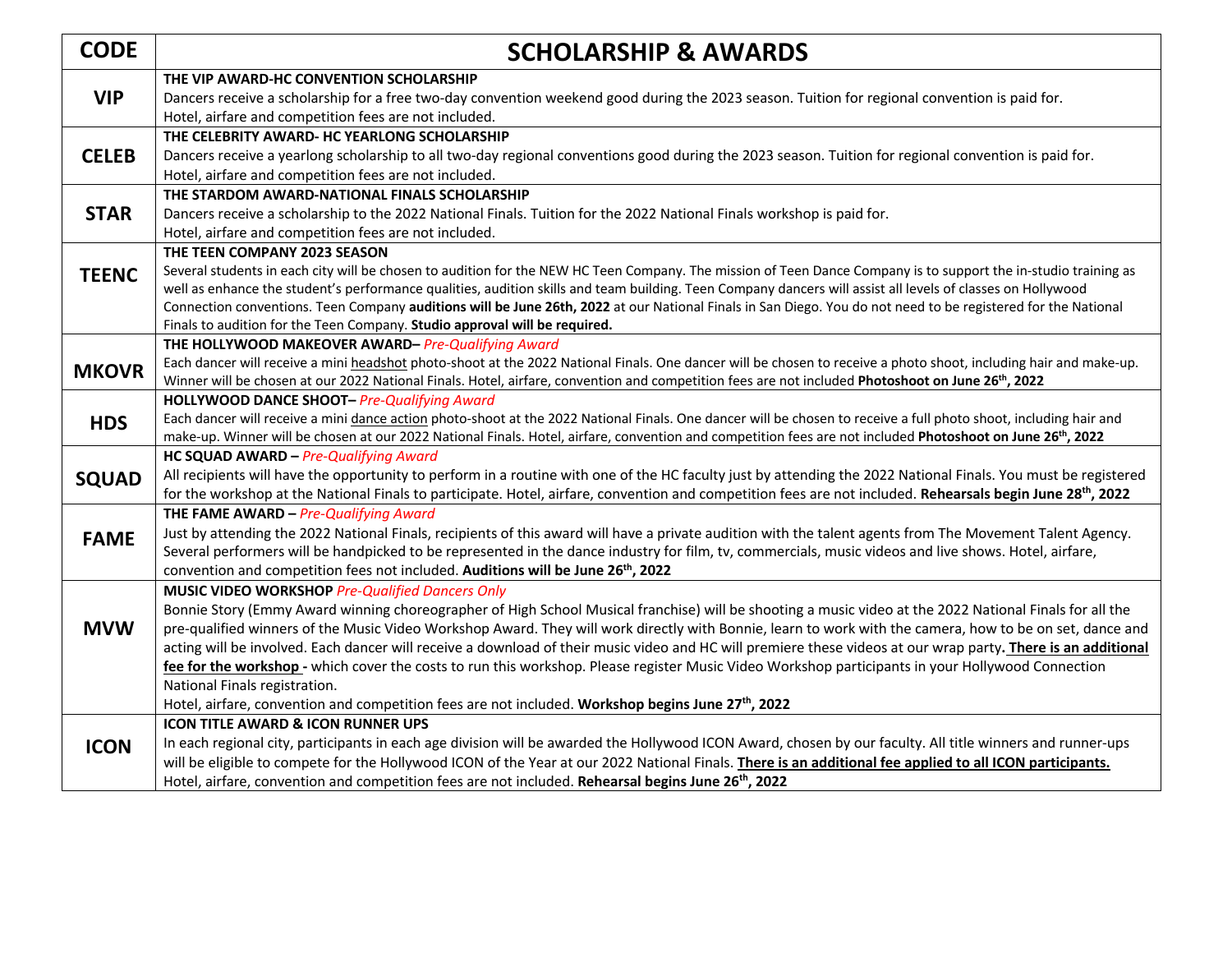| <b>NAME</b>              | <b>AGE</b>     | <b>STUDIO</b>          | <b>VIP</b>   | <b>CELEB</b>       |   | <b>STAR TEEN COMKOVR</b> | <b>HDS</b> | <b>SQUAD</b> |   | MVW  ICON-FAME-MVW |
|--------------------------|----------------|------------------------|--------------|--------------------|---|--------------------------|------------|--------------|---|--------------------|
| Abbey Lentz              | 9              | <b>Accent On Dance</b> |              | $\pmb{\mathsf{X}}$ |   |                          |            |              |   |                    |
| <b>Adalyn Drusch</b>     | 10             | Accent On Dance        |              |                    |   | X                        |            |              |   |                    |
| Alberta Kruse            | 8              | <b>Accent On Dance</b> | $\mathsf{X}$ |                    |   |                          |            |              |   |                    |
| <b>Bailey Cerf</b>       | 8              | <b>Accent On Dance</b> |              |                    | X |                          |            |              |   |                    |
| <b>Britton Lahner</b>    | 7              | <b>Accent On Dance</b> |              |                    |   |                          |            |              |   |                    |
| Charlotte Schneider      | 9              | <b>Accent On Dance</b> |              |                    |   |                          |            |              |   |                    |
| Charlotte Topp           | $10\,$         | <b>Accent On Dance</b> |              |                    |   |                          |            |              |   |                    |
| Chloe Valentina Taras    | 9              | Accent On Dance        |              |                    |   |                          |            |              |   |                    |
| <b>Claire Berner</b>     | 9              | Accent On Dance        |              |                    |   |                          |            |              |   |                    |
| Elin Haglund             | $10\,$         | <b>Accent On Dance</b> |              |                    |   |                          |            |              |   |                    |
| Ella Guhl                | 10             | <b>Accent On Dance</b> |              |                    |   |                          | X          |              |   |                    |
| Evan Greene              | $\overline{7}$ | <b>Accent On Dance</b> |              | $\mathsf{X}$       |   |                          |            |              |   |                    |
| <b>Grace Mestan</b>      | 10             | Accent On Dance        |              |                    |   |                          |            |              |   |                    |
| Hannah Grubanowitch      | 9              | Accent On Dance        |              |                    |   |                          |            |              |   |                    |
| Katelyn Heisler          | 10             | <b>Accent On Dance</b> | X            |                    |   |                          |            |              |   |                    |
| Kelly Groholski          | 11             | <b>Accent On Dance</b> |              |                    |   |                          |            |              |   |                    |
| <b>Kensington Peters</b> | 10             | <b>Accent On Dance</b> |              |                    |   | $\pmb{\mathsf{X}}$       |            |              |   |                    |
| Lakyn Duran              | 7              | Accent On Dance        |              |                    |   |                          |            |              | X |                    |
| Luciana Gitter           | 9              | <b>Accent On Dance</b> | X            |                    |   |                          |            |              |   |                    |
| Luella Valente           | 8              | <b>Accent On Dance</b> |              |                    |   |                          |            |              |   |                    |
| Lydia Meyer              | 8              | Accent On Dance        |              |                    |   |                          | X          |              |   |                    |
| Madalyn Zehner           | 10             | <b>Accent On Dance</b> |              |                    | X |                          |            |              |   |                    |
| <b>Madeline Ernst</b>    | 9              | Accent On Dance        |              |                    |   |                          |            |              |   |                    |
| <b>Margaret Tanty</b>    | 9              | <b>Accent On Dance</b> |              |                    |   |                          |            |              |   |                    |
| McKenna Kelly            | 9              | Accent On Dance        |              |                    |   |                          |            |              | X |                    |
| Melodie Sumner           | 9              | Accent On Dance        |              |                    |   |                          | X          |              |   |                    |
| Molly Thieneman          | 10             | Accent On Dance        |              |                    |   |                          |            |              |   |                    |
| Norah Kuehl              | $\overline{7}$ | Accent On Dance        |              |                    |   |                          |            |              |   |                    |
| Norah Micale             | $10\,$         | Accent On Dance        |              |                    |   |                          |            |              |   |                    |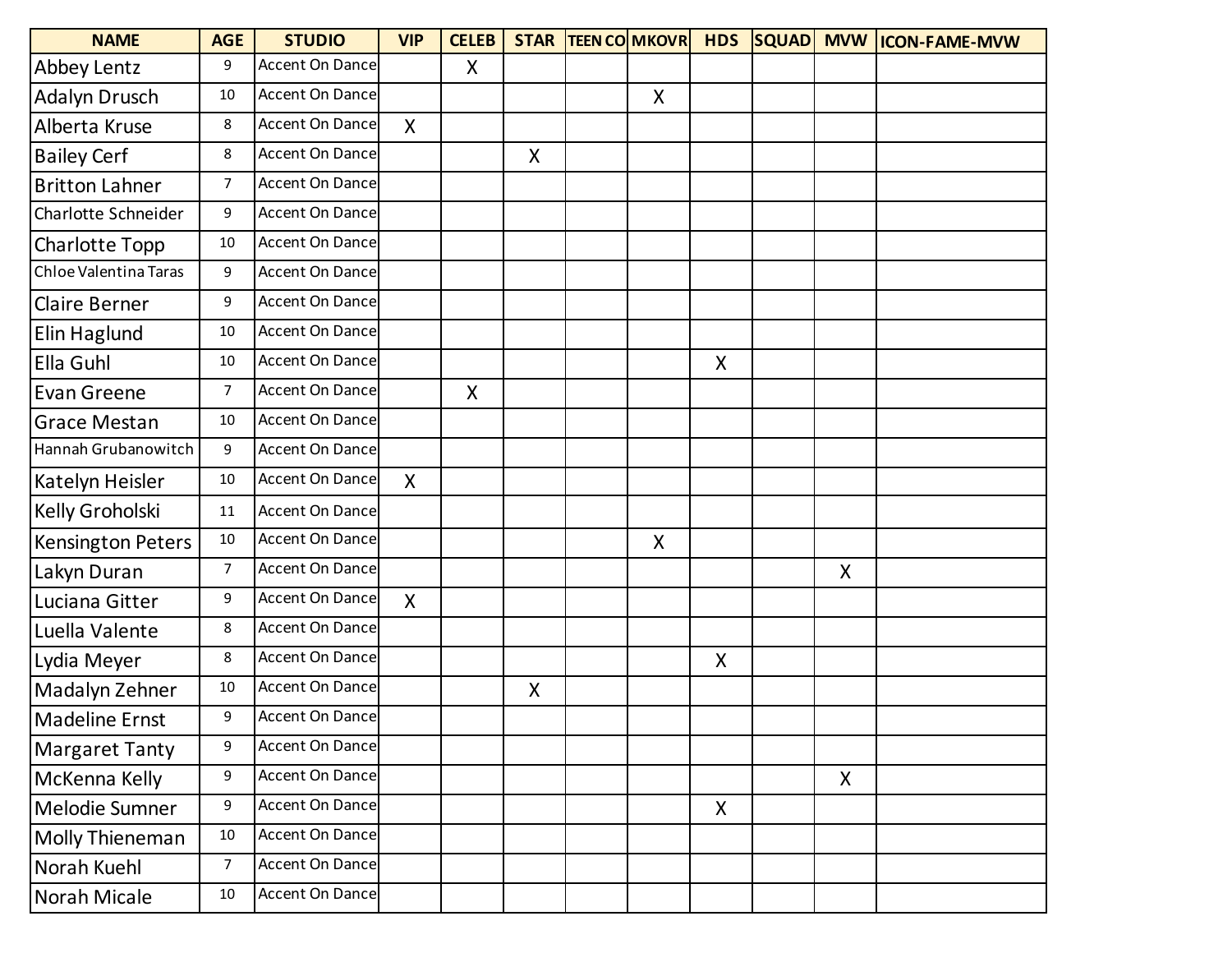| <b>NAME</b>            | <b>AGE</b>     | <b>STUDIO</b>            | <b>VIP</b>   | <b>CELEB</b> |   | <b>STAR TEEN COMKOVR</b> | <b>HDS</b>                |   | SQUAD MVW ICON-FAME-MVW  |
|------------------------|----------------|--------------------------|--------------|--------------|---|--------------------------|---------------------------|---|--------------------------|
| Sara Knudsen           | 10             | <b>Accent On Dance</b>   |              |              |   |                          |                           |   |                          |
| Sofia Vazquez          | 9              | <b>Accent On Dance</b>   |              |              |   |                          |                           |   |                          |
| Stella Schoenborn      | 8              | Accent On Dance          |              |              |   |                          |                           |   |                          |
| Tenleigh Van Boxtel    | 9              | <b>Accent On Dance</b>   |              |              |   |                          |                           |   |                          |
| <b>Addison Elias</b>   | 9              | <b>Elevation Dance</b>   |              |              |   |                          |                           | X |                          |
| <b>Audrey Tosch</b>    | 11             | <b>Elevation Dance C</b> |              |              |   |                          | X                         |   |                          |
| <b>Ella Martlink</b>   | $\overline{7}$ | <b>Elevation Dance 0</b> |              |              |   | X                        |                           |   |                          |
| <b>Grace Martlink</b>  | 9              | Elevation Dance (        |              |              |   | X                        |                           |   |                          |
| Kaida Mescher          | 9              | <b>Elevation Dance</b>   |              |              |   |                          | $\boldsymbol{\mathsf{X}}$ |   |                          |
| Olivia Glomp           | 10             | <b>Elevation Dance C</b> |              |              |   |                          | X                         |   |                          |
| Maliyah Avivi-Woods    | 8              | Independent              |              |              |   |                          |                           |   |                          |
| <b>Colton Christy</b>  | 8              | Natomas Dance N          |              |              |   |                          |                           |   | SS ICON TITLE WINNER     |
| Helena Christy         | 10             | Natomas Dance N          |              |              |   |                          |                           |   | CS ICON TITLE WINNER     |
| Ainsleigh McLaughlin   | 9              | <b>Street of Dreams</b>  |              |              |   |                          |                           |   |                          |
| Ainsleigh McLaughlin   | 10             | <b>Street of Dreams</b>  |              |              |   | X                        |                           |   |                          |
| Anatolia Hrebic        | 10             | <b>Street of Dreams</b>  |              | X            |   |                          |                           |   |                          |
| Anna Pellicci          | 9              | <b>Street of Dreams</b>  | $\mathsf{X}$ |              |   |                          |                           |   |                          |
| Danielle Cullen        | 10             | <b>Street of Dreams</b>  |              |              |   |                          |                           | X |                          |
| Ella Kozola            | 9              | <b>Street of Dreams</b>  |              |              |   |                          |                           |   |                          |
| Ella Neumann           | 10             | <b>Street of Dreams</b>  |              |              |   |                          |                           |   |                          |
| <b>Emerson Pretzel</b> | $10\,$         | <b>Street of Dreams</b>  |              |              |   |                          |                           |   |                          |
| Evangeline Lettiere    | 8              | <b>Street of Dreams</b>  |              |              |   |                          |                           |   |                          |
| Gabriella Fernandez    | 10             | Street of Dreams         |              |              |   |                          |                           |   |                          |
| Grace Prskalo          | 10             | <b>Street of Dreams</b>  |              |              | X |                          |                           |   |                          |
| Jade Thomas            | $10\,$         | <b>Street of Dreams</b>  |              |              |   |                          |                           |   | <b>CS ICON RUNNER UP</b> |
| Julia O'Sullivan       | 10             | <b>Street of Dreams</b>  |              |              |   |                          |                           | X |                          |
| Layla Robinson         | 8              | <b>Street of Dreams</b>  |              |              |   |                          |                           |   |                          |
| Luciana Kolenko        | 8              | <b>Street of Dreams</b>  |              |              |   |                          |                           | X |                          |
| Lyla Sanchez           | 10             | Street of Dreams         |              |              |   |                          |                           | X |                          |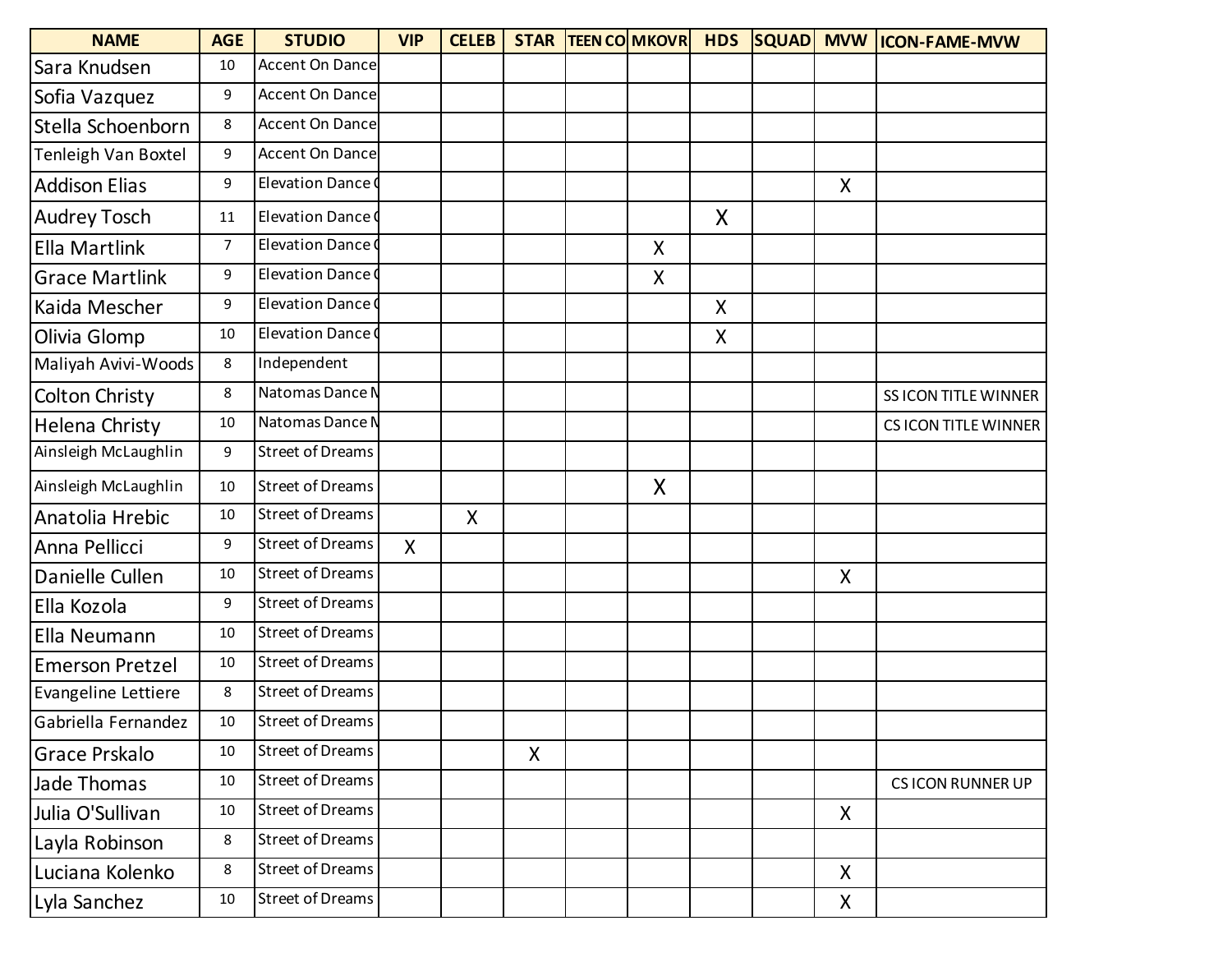| <b>NAME</b>             | <b>AGE</b> | <b>STUDIO</b>           | <b>VIP</b> | <b>CELEB</b> | <b>STAR</b> | <b>TEEN CO MKOVR</b> | <b>HDS</b> | <b>SQUAD</b> | <b>MVW</b> | <b>ICON-FAME-MVW</b>     |
|-------------------------|------------|-------------------------|------------|--------------|-------------|----------------------|------------|--------------|------------|--------------------------|
| Lyla Sears              | 8          | <b>Street of Dreams</b> |            |              |             | Χ                    |            |              |            |                          |
| Mia Fisk                | 9          | Street of Dreams        |            |              |             | X                    |            |              |            |                          |
| Natalie Smith           | 10         | Street of Dreams        |            |              |             |                      |            |              |            |                          |
| Ninamarie Ellul         | 9          | Street of Dreams        |            |              |             |                      |            |              |            |                          |
| Nora Iwinski            | 10         | Street of Dreams        |            |              |             |                      |            |              |            |                          |
| Paige Rowander          | 10         | Street of Dreams        |            |              |             |                      | X          |              |            |                          |
| <b>Reese Lythberg</b>   | 9          | Street of Dreams        |            |              | X           |                      |            |              |            |                          |
| Ryleigh McQuillan       | 10         | Street of Dreams        |            | X            |             |                      |            |              |            |                          |
| <b>Teddy Zvonek</b>     | 11         | Street of Dreams        |            |              |             |                      |            |              |            | <b>CS ICON RUNNER UP</b> |
| <b>Travis Kurth</b>     | 10         | Street of Dreams        | X          |              |             |                      |            |              |            |                          |
| Vivian Dauber           | 10         | Street of Dreams        |            |              |             |                      |            |              |            | <b>CS ICON RUNNER UP</b> |
| <b>William Burfeind</b> | 10         | Street of Dreams        |            |              |             |                      |            |              |            | CS ICON TITLE WINNER     |
| Kinley Jorenby          | 10         | Studio M Dance A        |            |              |             |                      |            |              |            |                          |
| <b>Melody Hanson</b>    | 9          | Studio M Dance A        |            |              |             |                      |            |              |            |                          |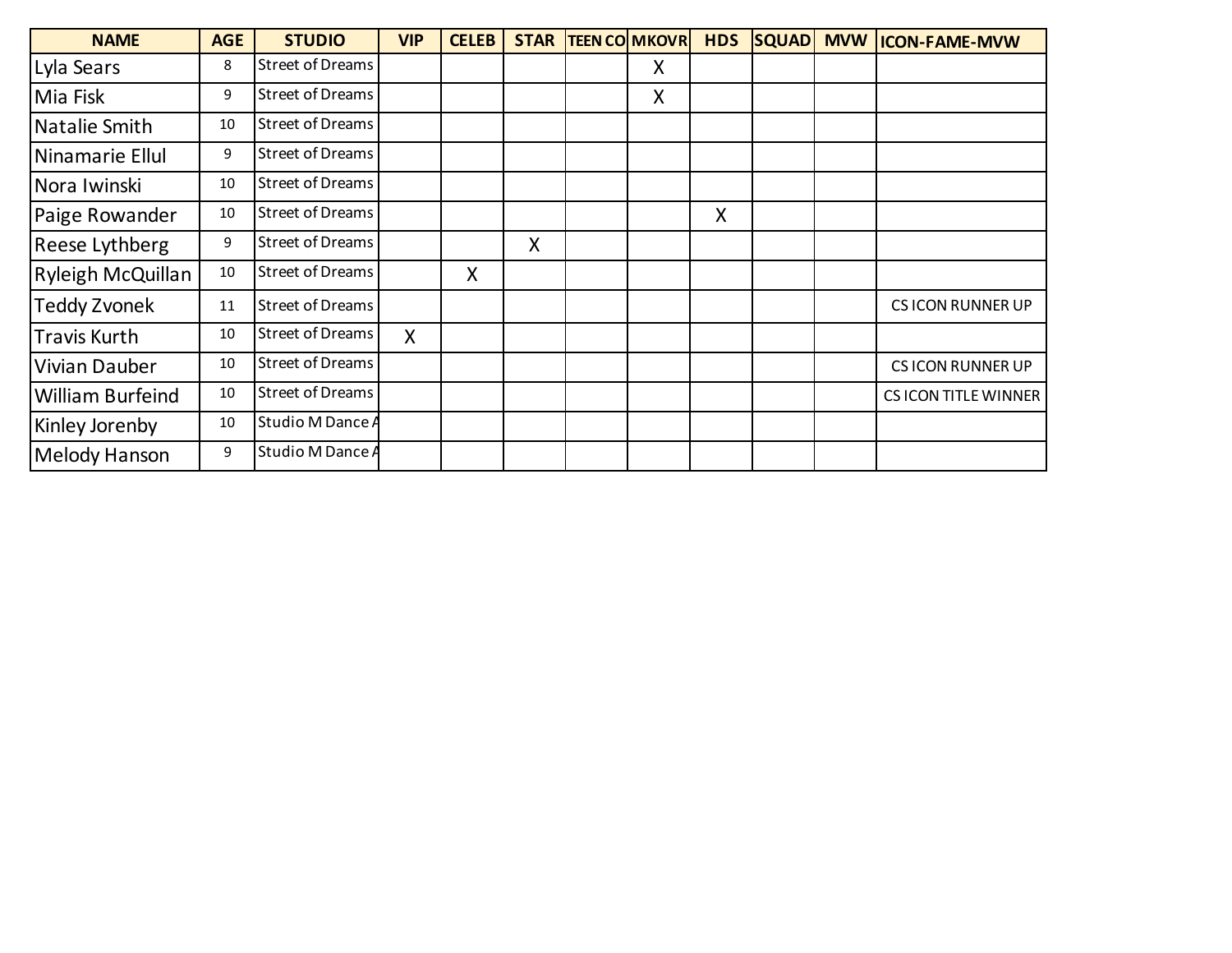| <b>NAME</b>            | <b>AGE</b> | <b>STUDIO</b>          | <b>VIP</b> |                    |  |   |                           |   | CELEB STAR TEEN COMKOVR HDS SQUAD MVW ICON-FAME-MVW |
|------------------------|------------|------------------------|------------|--------------------|--|---|---------------------------|---|-----------------------------------------------------|
| <b>Addison Stubler</b> | 12         | Accent On Dance        |            |                    |  |   |                           |   |                                                     |
| Alicia Payne           | 13         | Accent On Dance        |            |                    |  |   | $\boldsymbol{\mathsf{X}}$ |   |                                                     |
| <b>Ashtyn Myers</b>    | 13         | Accent On Dance        |            |                    |  |   |                           |   |                                                     |
| <b>Aubrey Feest</b>    | 13         | Accent On Dance        |            |                    |  |   |                           |   | <b>GS ICON RUNNER UP</b>                            |
| Ava Laur               | 13         | Accent On Dance        |            |                    |  |   |                           |   |                                                     |
| Ava Shah               | 11         | Accent On Dance        |            |                    |  |   |                           |   |                                                     |
| Ayla Baldassi          | 11         | Accent On Dance        |            |                    |  |   |                           |   |                                                     |
| Bella Yearian          | 13         | Accent On Dance        |            |                    |  |   |                           |   |                                                     |
| Chloe Noordeh          | 11         | Accent On Dance        |            |                    |  |   |                           |   |                                                     |
| Clara Swalheim         | 13         | Accent On Dance        |            |                    |  |   |                           |   |                                                     |
| Elizabeth Schaefer     | 12         | Accent On Dance        |            | X                  |  |   |                           |   |                                                     |
| <b>Emily Pals</b>      | 11         | Accent On Dance        |            |                    |  |   |                           |   |                                                     |
| Emma Kuehl             | 11         | Accent On Dance        |            |                    |  |   |                           |   |                                                     |
| <b>Grace Mestan</b>    | 10         | Accent On Dance        |            |                    |  |   |                           | X |                                                     |
| Greta Kappeler         | 12         | Accent On Dance        |            |                    |  |   |                           |   |                                                     |
| <b>Hailey Cousland</b> | 12         | Accent On Dance        |            |                    |  |   |                           |   |                                                     |
| John Greene            | 11         | <b>Accent On Dance</b> |            | X                  |  |   |                           |   |                                                     |
| Josephine Fix          | 11         | Accent On Dance        |            |                    |  | X |                           |   |                                                     |
| Kaylee Hull            | 13         | Accent On Dance        |            |                    |  |   |                           |   |                                                     |
| Kelly Groholski        | 11         | Accent On Dance        |            |                    |  |   |                           |   |                                                     |
| Lexi Panther           | 13         | Accent On Dance        |            | $\pmb{\mathsf{X}}$ |  |   |                           |   |                                                     |
| Lily Breitzman         | 11         | Accent On Dance        |            |                    |  |   |                           |   |                                                     |
| Maddie Rader           | 12         | Accent On Dance        |            |                    |  |   |                           |   | <b>GS ICON RUNNER UP</b>                            |
| Sophia Tuerk           | 11         | Accent On Dance        |            |                    |  |   |                           |   |                                                     |
| <b>Sydney Rose</b>     | 11         | Accent On Dance        |            |                    |  |   | $\boldsymbol{X}$          |   |                                                     |
| <b>Teagan Schambow</b> | 12         | Accent On Dance        |            |                    |  |   |                           |   |                                                     |
| <b>Trevor Griffin</b>  | 11         | Accent On Dance        |            | X                  |  |   |                           |   |                                                     |
| Ida Belskis            | 13         | Dance Connectio        |            |                    |  |   |                           |   | <b>GS ICON RUNNER UP</b>                            |
| Leah Wierema           | 13         | Dance Connectio        |            |                    |  |   |                           |   | <b>GS ICON RUNNER UP</b>                            |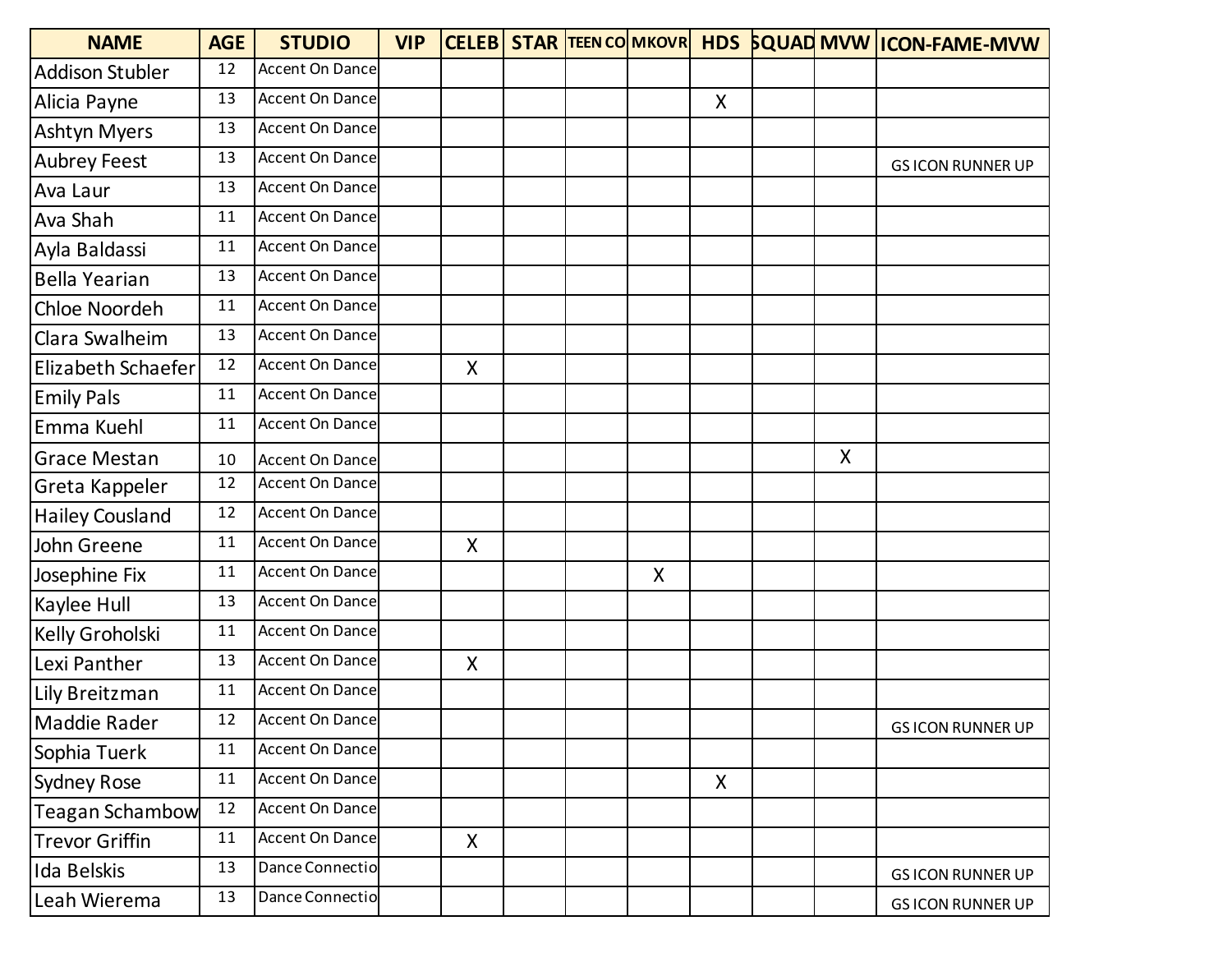| <b>NAME</b>               | <b>AGE</b> | <b>STUDIO</b>           | <b>VIP</b>   |   |              |   |         |   | CELEB STAR TEEN COMKOVR HDS SQUAD MVW ICON-FAME-MVW |
|---------------------------|------------|-------------------------|--------------|---|--------------|---|---------|---|-----------------------------------------------------|
| Aleigha Mescher           | 12         | Elevation Dance (       |              |   |              |   |         |   |                                                     |
| <b>Audrey Tosch</b>       | 11         | Elevation Dance (       |              |   |              |   |         |   |                                                     |
| Delaney Moleski           | 12         | Elevation Dance (       |              |   |              |   |         | X |                                                     |
| Ella Cece                 | 12         | Elevation Dance (       |              |   |              |   |         |   | <b>GS ICON RUNNER UP</b>                            |
| <b>Madison Bostjancic</b> | 14         | Elevation Dance (       |              |   |              |   |         |   | <b>GS ICON RUNNER UP</b>                            |
| Sophia Pietrowski         | 12         | Elevation Dance 0       |              |   |              |   |         |   | <b>GS ICON RUNNER UP</b>                            |
| Amanya Tanner             | 11         | <b>EMPAC Dance</b>      | $\mathsf{X}$ |   |              |   |         |   |                                                     |
| Lyra Vega                 | 12         | Natomas Dance N         |              |   |              |   |         |   | <b>GS ICON TITLE WINNER</b>                         |
| Abbie McGraw              | 12         | <b>Street of Dreams</b> |              |   |              |   |         |   |                                                     |
| Abby Hamilton             | 13         | <b>Street of Dreams</b> |              |   | X            |   |         |   |                                                     |
| Abigayle Kustak           | 12         | <b>Street of Dreams</b> |              |   |              |   |         |   |                                                     |
| <b>Addie Thayer</b>       | 12         | <b>Street of Dreams</b> |              |   |              |   |         | X |                                                     |
| Alexa Bernal              | 13         | <b>Street of Dreams</b> |              |   |              |   |         |   |                                                     |
| <b>Allison Sommer</b>     | 12         | <b>Street of Dreams</b> |              |   |              |   |         |   |                                                     |
| Amaya Johnston            | 13         | <b>Street of Dreams</b> |              |   |              |   | $\sf X$ |   | <b>GS ICON RUNNER UP</b>                            |
| Anna Atchison             | 12         | <b>Street of Dreams</b> |              |   |              |   |         | X |                                                     |
| Ariana Moccio             | 12         | <b>Street of Dreams</b> |              |   |              |   |         |   | <b>GS ICON RUNNER UP</b>                            |
| Ashlynn Carey             | 12         | <b>Street of Dreams</b> |              |   |              |   |         |   |                                                     |
| Ava Cannizzo              | 12         | <b>Street of Dreams</b> |              |   |              |   |         | X |                                                     |
| <b>Brooklyn Viravec</b>   | 11         | <b>Street of Dreams</b> |              |   |              |   |         |   |                                                     |
| Caelen Crafton            | 11         | <b>Street of Dreams</b> |              | X |              |   |         |   |                                                     |
| <b>Claire Mines</b>       | 12         | <b>Street of Dreams</b> | X            |   |              |   |         |   |                                                     |
| Corinne Zirgaitis         | 13         | Street of Dreams        |              |   |              |   |         |   |                                                     |
| Daina Dileep              | 13         | <b>Street of Dreams</b> |              |   |              |   | X.      |   | <b>GS ICON RUNNER UP</b>                            |
| Danielle Hampton          | 11         | <b>Street of Dreams</b> |              |   | $\mathsf{X}$ |   |         |   |                                                     |
| <b>Ellie Grosso</b>       | 11         | <b>Street of Dreams</b> |              |   |              |   |         |   |                                                     |
| Emma Novak                | 12         | Street of Dreams        |              |   |              |   |         |   |                                                     |
| <b>Francesca Gatsios</b>  | 12         | <b>Street of Dreams</b> |              |   |              | X |         |   |                                                     |
| <b>Gheneysis Echols</b>   | 11         | <b>Street of Dreams</b> |              |   |              |   |         |   |                                                     |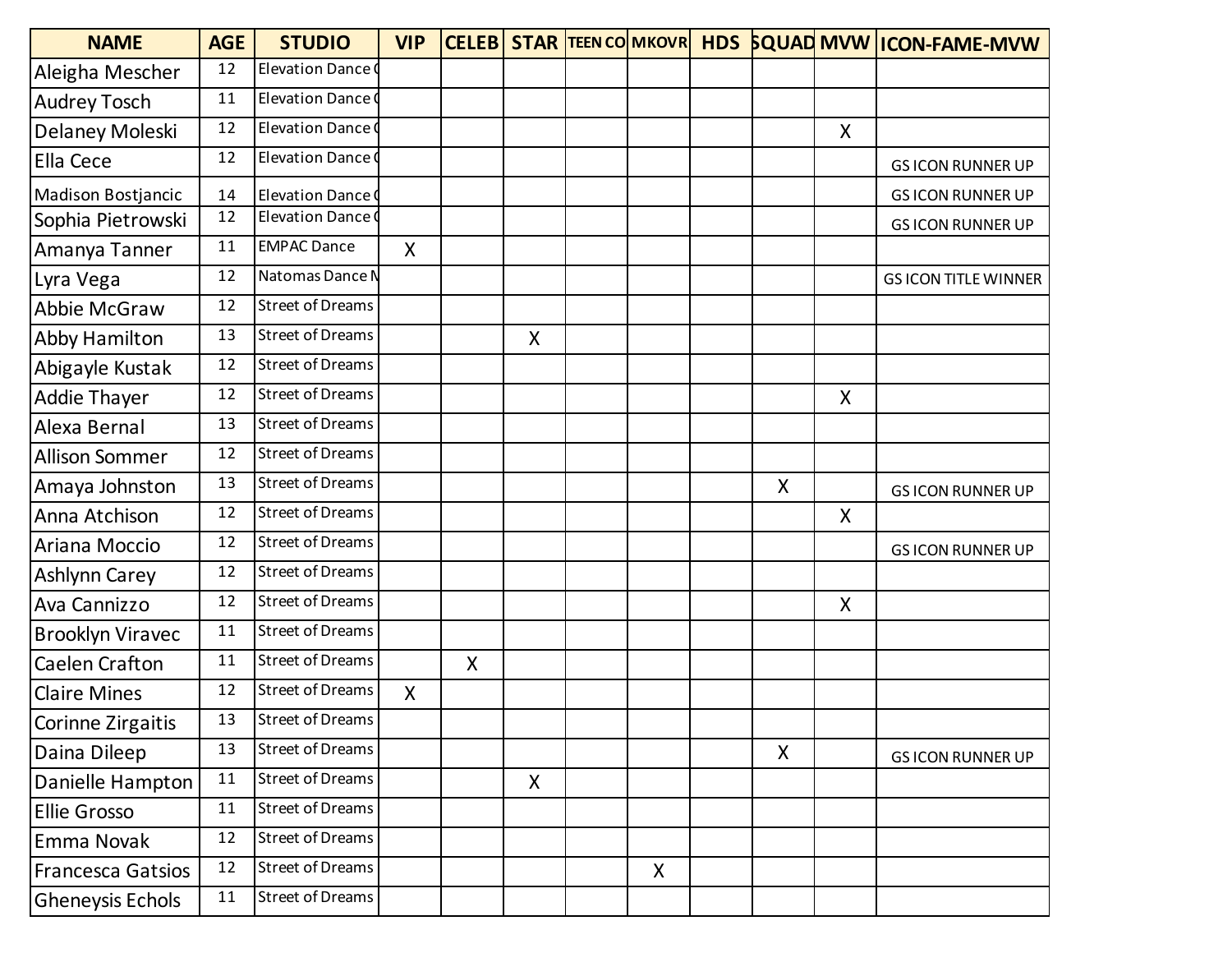| <b>NAME</b>            | <b>AGE</b> | <b>STUDIO</b>           | <b>VIP</b> |   |  |   |                           |   |              | CELEB STAR TEEN COMKOVR HDS SQUAD MVW ICON-FAME-MVW |
|------------------------|------------|-------------------------|------------|---|--|---|---------------------------|---|--------------|-----------------------------------------------------|
| <b>Grace Collins</b>   | 11         | <b>Street of Dreams</b> |            |   |  |   |                           |   | X            |                                                     |
| Grace Kadan            | 12         | <b>Street of Dreams</b> |            |   |  |   |                           |   |              |                                                     |
| <b>Grace Preston</b>   | 12         | <b>Street of Dreams</b> |            |   |  |   |                           |   | $\mathsf{X}$ |                                                     |
| <b>Grace Rives</b>     | 11         | <b>Street of Dreams</b> |            |   |  |   |                           |   |              | <b>GS ICON RUNNER UP</b>                            |
| Hannah Tigchelaar      | 13         | <b>Street of Dreams</b> |            |   |  |   |                           |   |              |                                                     |
| Hayden Farry           | 11         | <b>Street of Dreams</b> |            |   |  |   |                           |   | X            |                                                     |
| Isabella Buchanan      | 11         | <b>Street of Dreams</b> |            |   |  |   |                           |   |              |                                                     |
| Isabella Esparza       | 12         | <b>Street of Dreams</b> |            |   |  |   | $\boldsymbol{\mathsf{X}}$ |   |              |                                                     |
| Kaylie Grasso          | 13         | <b>Street of Dreams</b> |            |   |  | X |                           |   |              |                                                     |
| <b>Kendall Jenkins</b> | 12         | <b>Street of Dreams</b> |            |   |  |   |                           |   |              | <b>GS ICON RUNNER UP</b>                            |
| Keyra Thompson         | 13         | <b>Street of Dreams</b> |            |   |  |   |                           |   |              | <b>GS ICON RUNNER UP</b>                            |
| Kyla Ziemer            | 11         | <b>Street of Dreams</b> |            |   |  |   |                           |   |              |                                                     |
| Lia Ruhl               | 12         | <b>Street of Dreams</b> |            |   |  |   |                           |   |              |                                                     |
| Lila Kemerer           | 13         | <b>Street of Dreams</b> |            |   |  |   |                           |   |              |                                                     |
| Lola Gray              | 11         | <b>Street of Dreams</b> |            |   |  |   |                           |   |              |                                                     |
| Macie Farry            | 11         | <b>Street of Dreams</b> |            | X |  |   |                           |   |              |                                                     |
| <b>Maddie Hanley</b>   | 12         | <b>Street of Dreams</b> |            | X |  |   |                           |   |              |                                                     |
| <b>Maddy Brosius</b>   | 12         | <b>Street of Dreams</b> |            |   |  |   |                           |   |              |                                                     |
| Matylda Moustis        | 13         | <b>Street of Dreams</b> |            |   |  |   |                           |   | X            |                                                     |
| <b>Megan Hoy</b>       | 12         | <b>Street of Dreams</b> |            |   |  |   |                           | X |              |                                                     |
| <b>Melaney Klein</b>   | 13         | <b>Street of Dreams</b> |            |   |  |   |                           |   |              |                                                     |
| Miriam Shwatal         | 13         | <b>Street of Dreams</b> |            |   |  |   |                           |   |              |                                                     |
| <b>Molly Peracke</b>   | 13         | <b>Street of Dreams</b> |            |   |  |   |                           |   |              | <b>GS ICON RUNNER UP</b>                            |
| Natalia Cybulski       | 13         | <b>Street of Dreams</b> |            |   |  |   |                           |   | X            |                                                     |
| Natalie Hon            | 13         | <b>Street of Dreams</b> |            |   |  |   |                           |   |              | <b>GS ICON RUNNER UP</b>                            |
| Nora Flynn             | 13         | <b>Street of Dreams</b> |            |   |  |   |                           |   |              | <b>GS ICON RUNNER UP</b>                            |
| Norah Wright           | 13         | <b>Street of Dreams</b> |            |   |  |   |                           |   |              | <b>GS ICON RUNNER UP</b>                            |
| Olivia Cameli          | 13         | <b>Street of Dreams</b> |            |   |  |   |                           |   |              | <b>GS ICON RUNNER UP</b>                            |
| Raegan Pretzel         | 12         | <b>Street of Dreams</b> |            |   |  | X |                           |   |              |                                                     |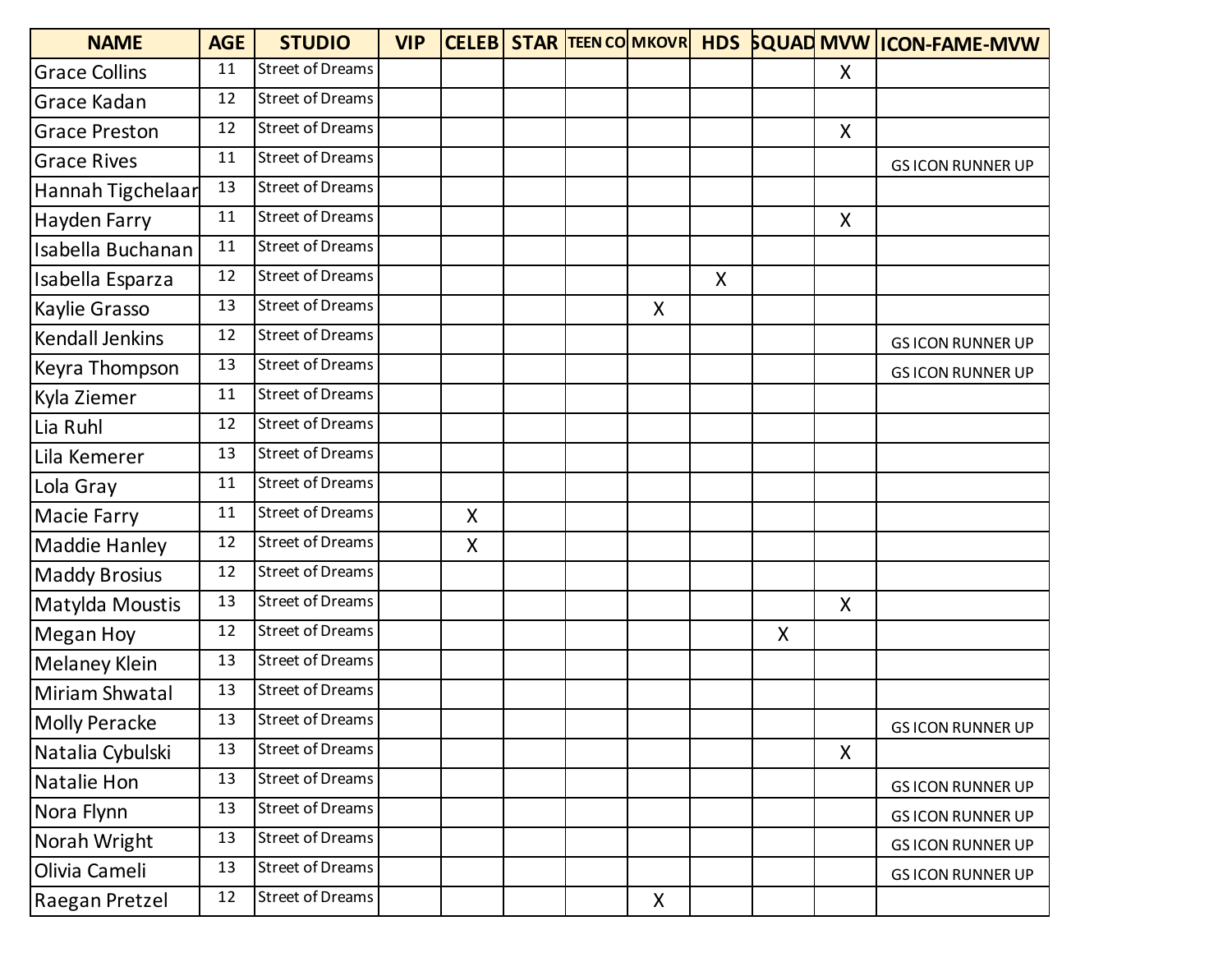| <b>NAME</b>           | <b>AGE</b> | <b>STUDIO</b>           | <b>VIP</b>   |         | <b>CELEB STAR TEEN COMKOVR</b> |                           |   |                           | HDS SQUAD MVW ICON-FAME-MVW |
|-----------------------|------------|-------------------------|--------------|---------|--------------------------------|---------------------------|---|---------------------------|-----------------------------|
| <b>Rileigh Carey</b>  | 13         | <b>Street of Dreams</b> |              |         |                                |                           |   |                           |                             |
| <b>Ryan Malacek</b>   | 14         | <b>Street of Dreams</b> |              |         |                                |                           |   | $\boldsymbol{\mathsf{X}}$ |                             |
| Samantha Mohorek      | 13         | <b>Street of Dreams</b> |              |         |                                |                           |   |                           |                             |
| Sophia Marin          | 13         | <b>Street of Dreams</b> |              | X       |                                |                           |   |                           |                             |
| Sophia Valentini      | 12         | <b>Street of Dreams</b> |              |         |                                |                           |   |                           |                             |
| Teddi Zvonek          | 11         | <b>Street of Dreams</b> |              |         |                                |                           |   |                           |                             |
| <b>Tiffany Shaw</b>   | 13         | <b>Street of Dreams</b> |              |         |                                |                           | X |                           |                             |
| <b>Aubrey Davis</b>   | 12         | Studio M Dance A        |              |         |                                | $\boldsymbol{\mathsf{X}}$ |   |                           |                             |
| Carrah Jenson         | 12         | Studio M Dance A        |              |         |                                |                           |   |                           |                             |
| <b>Eden Winslow</b>   | 13         | Studio M Dance A        |              |         |                                |                           |   |                           |                             |
| <b>Emmilin Wiegel</b> | 12         | Studio M Dance A        |              | X       |                                |                           |   |                           |                             |
| Isla Jorenby          | 12         | Studio M Dance A        |              |         | X                              |                           |   |                           |                             |
| Katelynne Jorenby     | 13         | Studio M Dance A        |              | $\sf X$ |                                |                           |   |                           |                             |
| Miranda Barnes        | 12         | Studio M Dance A        | $\mathsf{X}$ |         |                                |                           |   |                           |                             |
| <b>Ethan Dummert</b>  | 13         | Studio VIA School       |              |         |                                |                           |   | $\mathsf{X}$              |                             |
| <b>Hayley Owen</b>    | 12         | Studio VIA School       | X            |         |                                |                           |   |                           |                             |
| Julia Nicholas        | 12         | Studio VIA School       |              |         |                                |                           |   |                           | <b>GS ICON RUNNER UP</b>    |
| Zoe Gryniewicz        | 12         | Studio VIA Schoo        |              |         |                                |                           |   |                           | <b>GS ICON RUNNER UP</b>    |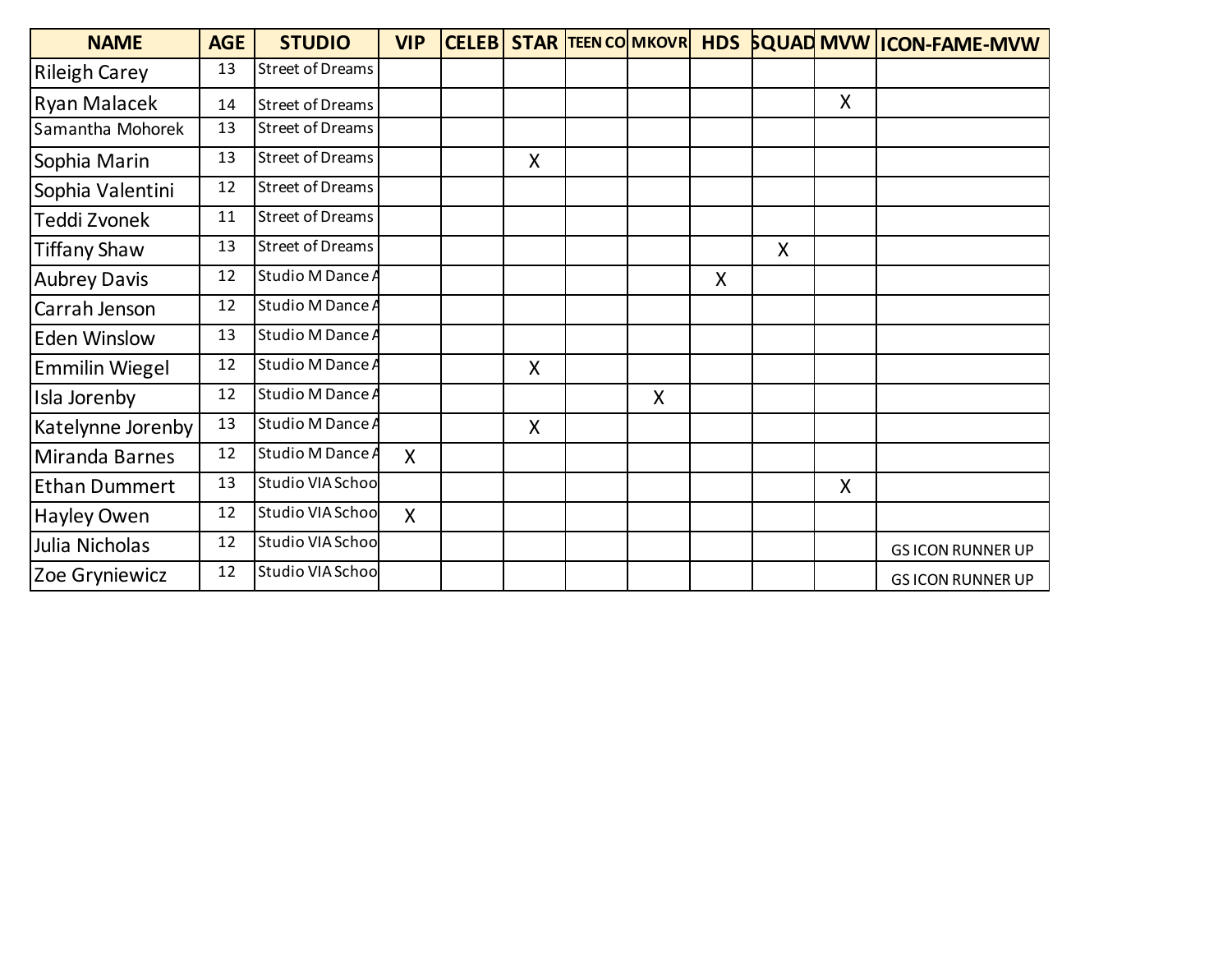| <b>NAME</b>           | <b>AGE</b> | <b>STUDIO</b>          | <b>VIP</b> | <b>CELEB</b> |                    |         | <b>STAR TEEN COMKOVR</b> | <b>HDS</b> | <b>SQUAD MVW</b> |   | <b>ICON-FAME-MVW</b> |
|-----------------------|------------|------------------------|------------|--------------|--------------------|---------|--------------------------|------------|------------------|---|----------------------|
| Erin Muntz            | 17         | <b>Accent On Dance</b> |            |              |                    | X       |                          |            |                  |   | PR ICON RUNNER UP    |
| Alaina Gouge          | 17         | Accent On Dance        |            |              |                    |         | X                        |            |                  |   |                      |
| Alexandria Thienemar  | 17         | <b>Accent On Dance</b> |            |              |                    |         |                          |            |                  |   |                      |
| Alexia Hinton         | 18         | <b>Accent On Dance</b> |            |              |                    | X       |                          |            | X                |   | PR ICON RUNNER UP    |
| Alyssa Mueller        | 17         | Accent On Dance        |            |              |                    |         |                          |            |                  |   |                      |
| Amy Boggio            | 17         | Accent On Dance        |            |              |                    |         |                          |            |                  |   |                      |
| Ange Nassalang        | 15         | Accent On Dance        |            |              |                    |         |                          |            |                  |   |                      |
| Annastasia Keene      | 14         | <b>Accent On Dance</b> |            |              |                    |         |                          |            |                  |   |                      |
| Ashley Breitzman      | 17         | <b>Accent On Dance</b> |            |              |                    |         |                          |            |                  |   | PR ICON RUNNER UP    |
| Brooklyn Islo         | 14         | <b>Accent On Dance</b> |            |              |                    |         |                          |            |                  |   |                      |
| Chloe Kusomo          | 15         | Accent On Dance        |            |              |                    | X       |                          |            | X                |   | PR ICON RUNNER UP    |
| Emersen Cwiklinski    | 14         | Accent On Dance        |            |              |                    |         |                          |            |                  |   |                      |
| <b>Erin Muntz</b>     | 17         | <b>Accent On Dance</b> |            |              |                    |         |                          |            |                  |   |                      |
| <b>Hailey Conner</b>  | 16         | <b>Accent On Dance</b> |            | X            |                    |         |                          |            |                  |   |                      |
| Joella Braier         | 17         | <b>Accent On Dance</b> |            |              |                    |         |                          |            |                  | X |                      |
| Kamryn Pinnow         | 14         | <b>Accent On Dance</b> |            |              |                    |         |                          |            |                  |   |                      |
| Lily Wakefield        | 17         | Accent On Dance        |            |              |                    | $\sf X$ |                          |            |                  |   | PR ICON RUNNER UP    |
| Lola Dieringer        | 16         | Accent On Dance        |            |              |                    |         |                          | X          |                  |   |                      |
| Lyla Berwanger        | 15         | Accent On Dance        |            |              |                    |         |                          |            |                  |   |                      |
| <b>Madelyn Reichl</b> | 16         | Accent On Dance        |            |              |                    |         |                          |            |                  |   |                      |
| Miranda Elton         | 15         | <b>Accent On Dance</b> |            |              |                    |         |                          |            |                  |   |                      |
| Nora Greene           | 14         | <b>Accent On Dance</b> |            |              |                    | X       |                          |            |                  |   | PR ICON RUNNER UP    |
| Paige Willroth        | 14         | <b>Accent On Dance</b> |            |              |                    |         |                          |            |                  |   |                      |
| Siya Sinha            | 17         | <b>Accent On Dance</b> |            |              | $\pmb{\mathsf{X}}$ |         |                          |            |                  |   |                      |
| <b>Abby Pasmore</b>   | 16         | Dance Connectio        |            |              |                    |         |                          |            |                  |   | PR ICON RUNNER UP    |
| Hayley Breines        | 18         | Dance Connectio        |            |              |                    |         |                          |            |                  |   | PR ICON RUNNER UP    |
| Katie Braun           | 14         | Dance Connectio        |            |              |                    |         |                          |            |                  | X |                      |
| McKenna Larsen        | 18         | Dance Connectio        |            |              |                    |         |                          |            |                  |   | PR ICON RUNNER UP    |
| Noah Blake            | 16         | Dance Connectio        |            | X            |                    |         |                          |            | X                |   |                      |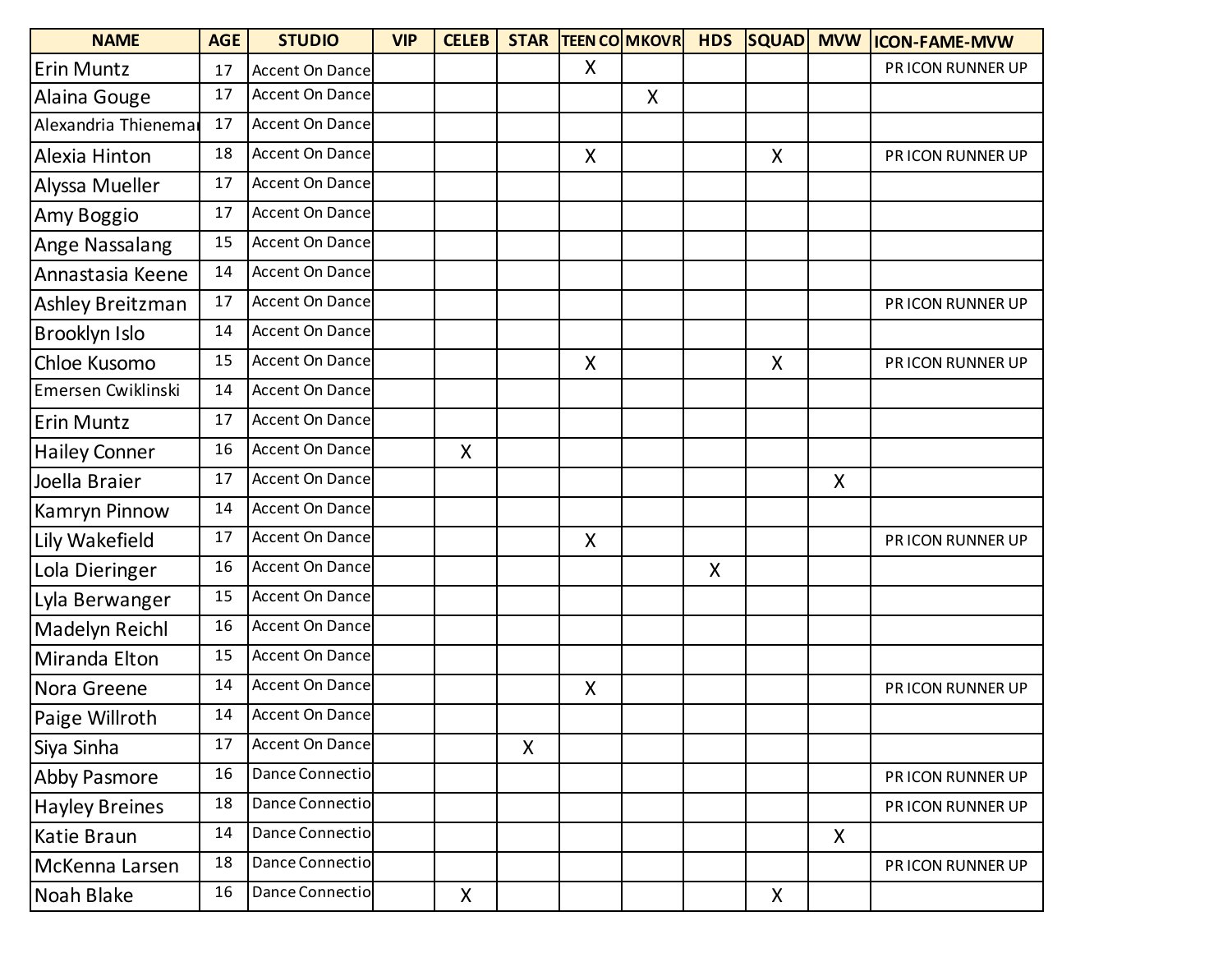| <b>NAME</b>               | <b>AGE</b> | <b>STUDIO</b>            | <b>VIP</b>   | <b>CELEB</b> |                           |                    | <b>STAR TEEN COMKOVR</b>  | <b>HDS</b> | <b>SQUAD MVW</b> | <b>ICON-FAME-MVW</b> |
|---------------------------|------------|--------------------------|--------------|--------------|---------------------------|--------------------|---------------------------|------------|------------------|----------------------|
| <b>Ryann Jones</b>        | 14         | Dance Connectio          |              |              |                           |                    |                           |            |                  | PR ICON RUNNER UP    |
| America Sanchez           | 17         | Dance Expression         |              |              |                           | $\sf X$            |                           |            | X                | PR ICON RUNNER UP    |
| Gianna Jacinto            | 14         | Dance Expression         |              |              |                           | $\sf X$            |                           |            | X                | PRICON RUNNER UP     |
| Yazzy Picazo              | 16         | Dance Expression         |              |              |                           | X                  |                           |            |                  | PR ICON RUNNER UP    |
| Mollie Sohn               | 18         | Danswest                 |              |              |                           | $\sf X$            |                           |            |                  | PR ICON RUNNER UP    |
| Dawson Paffumi            | 16         | Elevated Dance P         |              |              |                           |                    |                           |            |                  |                      |
| Dawson Paffumi            | 16         | Elevated Dance P         |              |              |                           | $\pmb{\mathsf{X}}$ |                           |            | X                | PRICON TITLE WINNER  |
| <b>Madison Bostjancic</b> | 14         | <b>Elevation Dance (</b> |              |              |                           |                    |                           |            |                  |                      |
| Caroline Bonifant         | 16         | <b>EMPAC Dance</b>       |              |              |                           |                    |                           |            |                  |                      |
| Ondreonna Donovan         | 16         | <b>EMPAC Dance</b>       |              |              | X                         |                    |                           |            |                  |                      |
| Lauren Mendoza            | 17         | <b>Evolve Dance Con</b>  |              |              |                           | $\sf X$            |                           |            | X                | PR ICON RUNNER UP    |
| Joslynn Labak             | 18         | Independent - Jos        |              |              |                           | $\sf X$            |                           | X          | $\sf X$          | PR ICON RUNNER UP    |
| Abby Eggers               | 16         | <b>Street of Dreams</b>  |              |              |                           |                    |                           |            |                  |                      |
| <b>Addison Lintner</b>    | 15         | <b>Street of Dreams</b>  |              |              |                           | X                  |                           |            | X                | PR ICON RUNNER UP    |
| <b>Addison Meadows</b>    | 14         | <b>Street of Dreams</b>  |              |              |                           |                    |                           |            |                  |                      |
| Amanda Mezydlo            | 14         | <b>Street of Dreams</b>  |              |              |                           |                    |                           |            |                  |                      |
| Analia Yaniz              | 15         | <b>Street of Dreams</b>  |              |              |                           | X                  |                           |            |                  | PR ICON RUNNER UP    |
| Ariana Bernal             | 15         | <b>Street of Dreams</b>  |              |              |                           |                    |                           |            |                  |                      |
| Ava Blankenburg           | 15         | <b>Street of Dreams</b>  |              |              | $\boldsymbol{\mathsf{X}}$ |                    |                           |            |                  |                      |
| <b>Breanna Smith</b>      | 16         | <b>Street of Dreams</b>  |              |              |                           | X                  |                           |            |                  | PR ICON RUNNER UP    |
| <b>Briana Slaney</b>      | 14         | <b>Street of Dreams</b>  |              |              |                           |                    |                           |            |                  |                      |
| Caitlin Ryan              | 16         | <b>Street of Dreams</b>  |              |              |                           |                    |                           |            |                  |                      |
| Caleigh Ryan              | 15         | <b>Street of Dreams</b>  |              |              |                           |                    | $\boldsymbol{\mathsf{X}}$ |            |                  |                      |
| <b>Campbell Stockland</b> | 14         | <b>Street of Dreams</b>  |              |              |                           |                    |                           | X          |                  |                      |
| Camryn Wroble             | 14         | <b>Street of Dreams</b>  |              |              |                           |                    |                           |            |                  |                      |
| Delaney Callahan          | 16         | <b>Street of Dreams</b>  | $\mathsf{X}$ |              |                           |                    |                           |            |                  |                      |
| Drew Schiltz              | 14         | <b>Street of Dreams</b>  |              |              | X                         |                    |                           |            |                  |                      |
| Elena King                | 17         | <b>Street of Dreams</b>  |              |              |                           | $\mathsf{X}$       |                           |            | X                | PR ICON RUNNER UP    |
| <b>Emily Alpers</b>       | 15         | <b>Street of Dreams</b>  |              |              |                           |                    |                           |            |                  | PR ICON RUNNER UP    |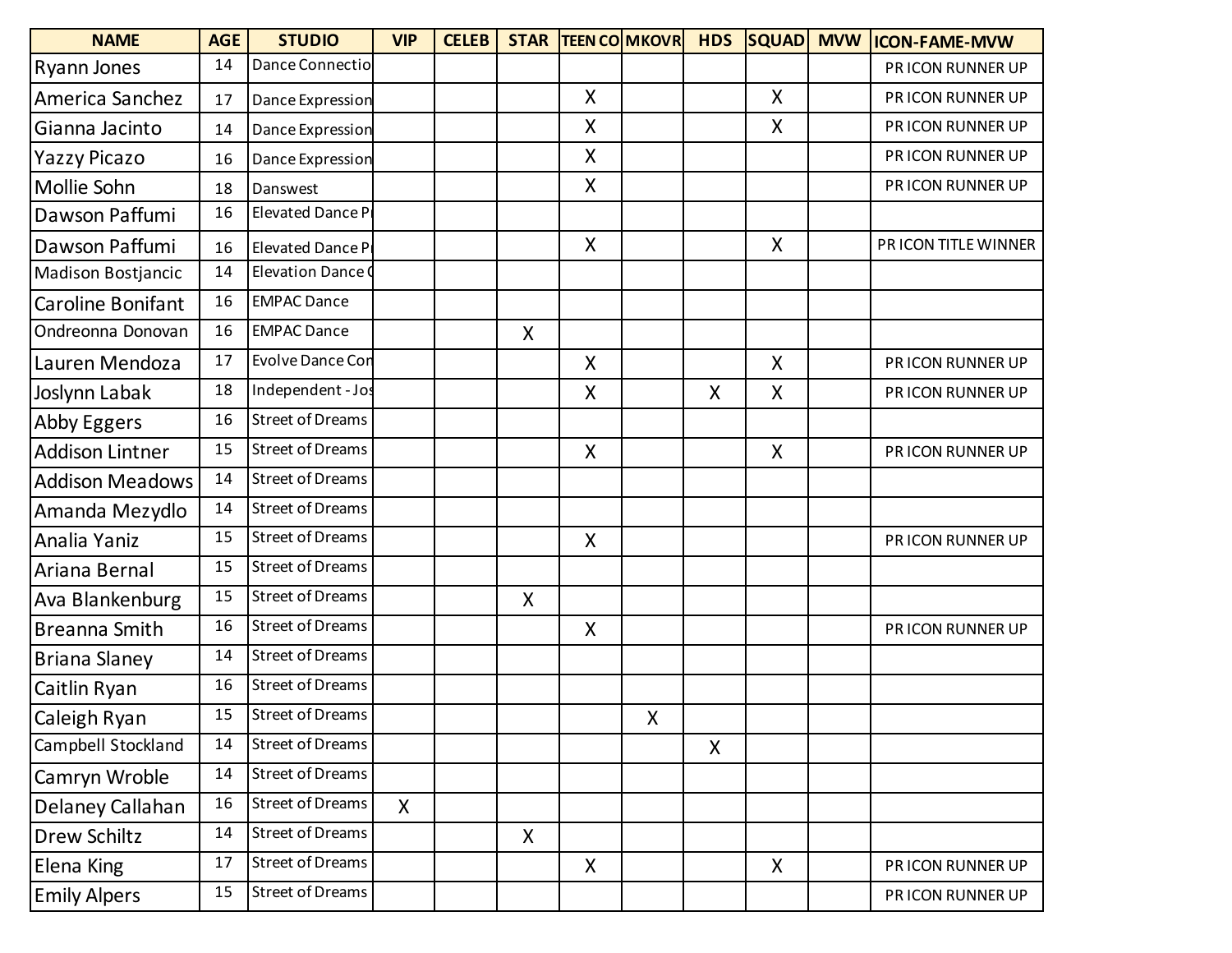| <b>NAME</b>             | <b>AGE</b> | <b>STUDIO</b>           | <b>VIP</b>   | <b>CELEB</b> |                    | <b>STAR TEEN COMKOVR</b> | <b>HDS</b> |         | SQUAD MVW ICON-FAME-MVW |
|-------------------------|------------|-------------------------|--------------|--------------|--------------------|--------------------------|------------|---------|-------------------------|
| <b>Emily Vlach</b>      | 16         | <b>Street of Dreams</b> |              |              |                    |                          |            |         |                         |
| Gaby Pieczynski         | 14         | <b>Street of Dreams</b> |              |              |                    |                          |            |         |                         |
| <b>Hillary Shelton</b>  | 14         | <b>Street of Dreams</b> |              |              |                    |                          |            |         |                         |
| Izzy Kenny              | 15         | <b>Street of Dreams</b> |              |              |                    |                          | X          |         |                         |
| Jailyn Thornton         | 17         | <b>Street of Dreams</b> |              | X            |                    |                          |            |         |                         |
| Jorianne Zvonek         | 18         | <b>Street of Dreams</b> |              |              |                    |                          |            |         |                         |
| Julia Meadows           | 16         | <b>Street of Dreams</b> |              |              |                    |                          |            |         |                         |
| Kajsa Haberkorn         | 15         | <b>Street of Dreams</b> |              |              |                    |                          |            |         |                         |
| <b>Karsen Grasso</b>    | 15         | <b>Street of Dreams</b> |              |              |                    |                          |            |         |                         |
| <b>Kendall Michalak</b> | 14         | <b>Street of Dreams</b> | $\mathsf{X}$ |              |                    |                          |            |         |                         |
| LaTanya Campbell        | 17         | <b>Street of Dreams</b> |              |              | X                  |                          |            | $\sf X$ | PRICON RUNNER UP        |
| Lily Wills              | 15         | <b>Street of Dreams</b> |              |              |                    |                          |            |         |                         |
| <b>Lindsey OBrien</b>   | 15         | <b>Street of Dreams</b> |              |              |                    |                          |            |         |                         |
| Linsey Dunbar           | 16         | <b>Street of Dreams</b> |              |              | $\sf X$            |                          |            | X       | PR ICON RUNNER UP       |
| Mackenzie Valecek       | 15         | <b>Street of Dreams</b> |              |              | X                  |                          |            |         | PR ICON RUNNER UP       |
| <b>Madison Buffo</b>    | 16         | <b>Street of Dreams</b> |              |              |                    |                          |            |         |                         |
| <b>Madison Hoy</b>      | 14         | <b>Street of Dreams</b> |              |              |                    |                          |            |         |                         |
| Maggie Lundy            | 14         | <b>Street of Dreams</b> |              |              |                    |                          |            |         |                         |
| Makayla Schlak          | 15         | <b>Street of Dreams</b> |              |              | $\pmb{\mathsf{X}}$ |                          |            |         | PR ICON RUNNER UP       |
| Mandi Albrecht          | 18         | <b>Street of Dreams</b> |              |              |                    |                          |            |         |                         |
| <b>Meredith Goacher</b> | 15         | <b>Street of Dreams</b> |              |              | X                  |                          |            | X       | PR ICON RUNNER UP       |
| <b>Michael Leese</b>    | 15         | <b>Street of Dreams</b> |              |              | X                  |                          |            | X       | PRICON TITLE WINNER     |
| <b>Molly Trotter</b>    | 15         | <b>Street of Dreams</b> |              | X            |                    |                          |            |         |                         |
| Morgan Ciarrocchi       | 14         | <b>Street of Dreams</b> |              |              |                    |                          |            |         |                         |
| Natalia Fares           | 14         | <b>Street of Dreams</b> |              |              |                    |                          |            |         | PR ICON RUNNER UP       |
| Olivia Bussean          | 17         | <b>Street of Dreams</b> |              |              | X                  |                          |            | X       | PR ICON RUNNER UP       |
| Olivia Potter           | 15         | Street of Dreams        |              |              |                    |                          | X          |         |                         |
| Olivia Wise             | 14         | <b>Street of Dreams</b> |              |              |                    |                          |            |         |                         |
| <b>Ryan Valecek</b>     | 14         | <b>Street of Dreams</b> |              |              |                    |                          |            |         |                         |